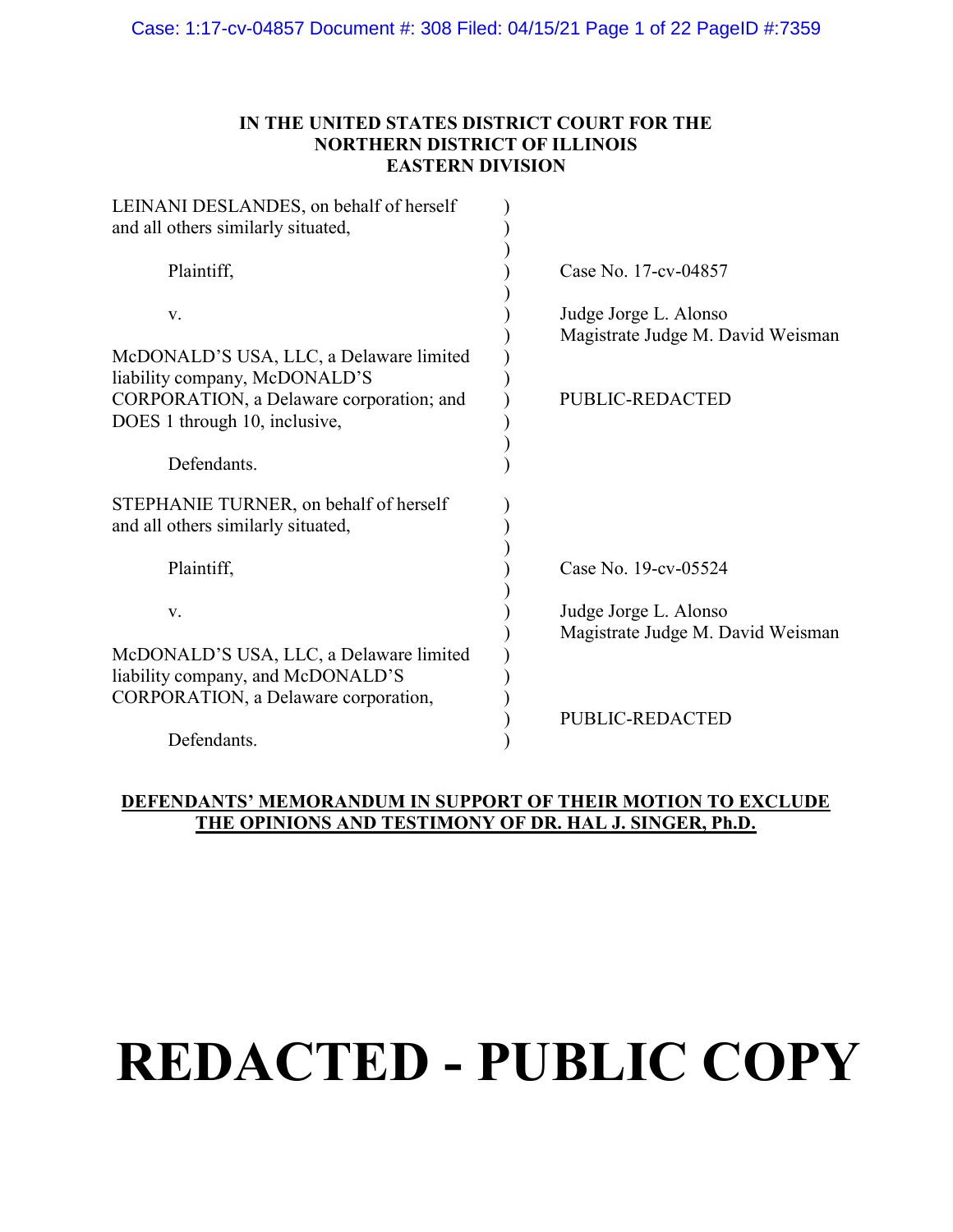# TABLE OF CONTENTS

# Page

| I.   |                                                                        |    |                                                                          |  |  |  |
|------|------------------------------------------------------------------------|----|--------------------------------------------------------------------------|--|--|--|
| П.   |                                                                        |    |                                                                          |  |  |  |
| III. |                                                                        |    |                                                                          |  |  |  |
| IV.  |                                                                        |    |                                                                          |  |  |  |
|      | A.                                                                     |    |                                                                          |  |  |  |
|      |                                                                        | 1. | Dr. Singer Offers Only His Ipse Dixit To Define A Relevant               |  |  |  |
|      |                                                                        | 2. | Paragraph 14 Alone Does Not Demonstrate Monopsony Power5                 |  |  |  |
|      |                                                                        | 3. | Dr. Singer Employs No Reliable Methods To Assess Monopsony               |  |  |  |
|      | <b>B.</b>                                                              |    | Dr. Singer's Regression Models Cannot Reliably Establish Common Impact 8 |  |  |  |
|      |                                                                        | 1. | Dr. Singer's Statistical Models Are Based On Unrepresentative            |  |  |  |
|      |                                                                        | 2. | Dr. Singer's Use Of Averages Renders His Regressions Unreliable10        |  |  |  |
|      |                                                                        | 3. |                                                                          |  |  |  |
|      |                                                                        | 4. |                                                                          |  |  |  |
|      | C.                                                                     |    | Dr. Singer's Compensation-Structure Regression Is Inherently Flawed13    |  |  |  |
|      | Dr. Singer's Damages Model Does Not Fit The Facts Of The Alleged<br>D. |    |                                                                          |  |  |  |
|      | E.                                                                     |    |                                                                          |  |  |  |
| V.   |                                                                        |    |                                                                          |  |  |  |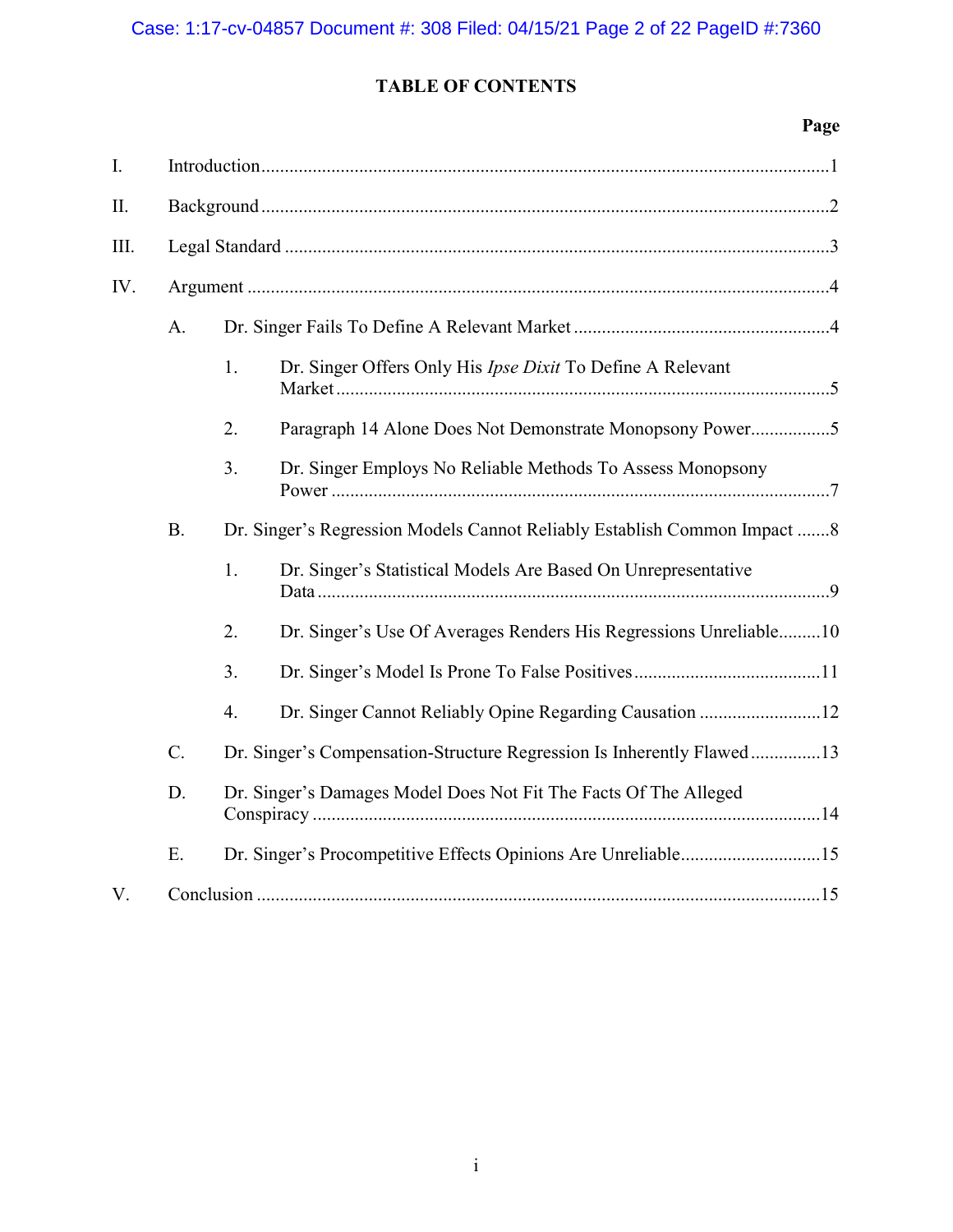# Case: 1:17-cv-04857 Document #: 308 Filed: 04/15/21 Page 3 of 22 PageID #:7361

# TABLE OF AUTHORITIES

# Page(s)

# **CASES**

| Agnew v. NCAA,                                    |
|---------------------------------------------------|
| Bowman for J.B. v. Int'l Bus. Machines Corp.,     |
| Brennan v. AT & T Corp.,                          |
| Brown v. Burlington N. Santa Fe Ry. Co.,          |
| Chapman v. Maytag Corp.,                          |
| Conrad v. Jimmy John's Franchise, LLC,            |
| Daubert v. Merrell Dow Pharms.,                   |
| Gen. Elec. Co. v. Joiner,                         |
| Gopalratnam v. Hewlett-Packard Co.,               |
| Hannah's Boutique, Inc. v. Surdej,                |
| In re High-Tech Employee Antitrust Litig.,        |
| Impax Labs., Inc. v. FTC,                         |
| In re Lamictal Direct Purchaser Antitrust Litig., |
| LeClercq v. The Lockformer Co.,                   |
| Lewis v. CITGO Petroleum Corp.,                   |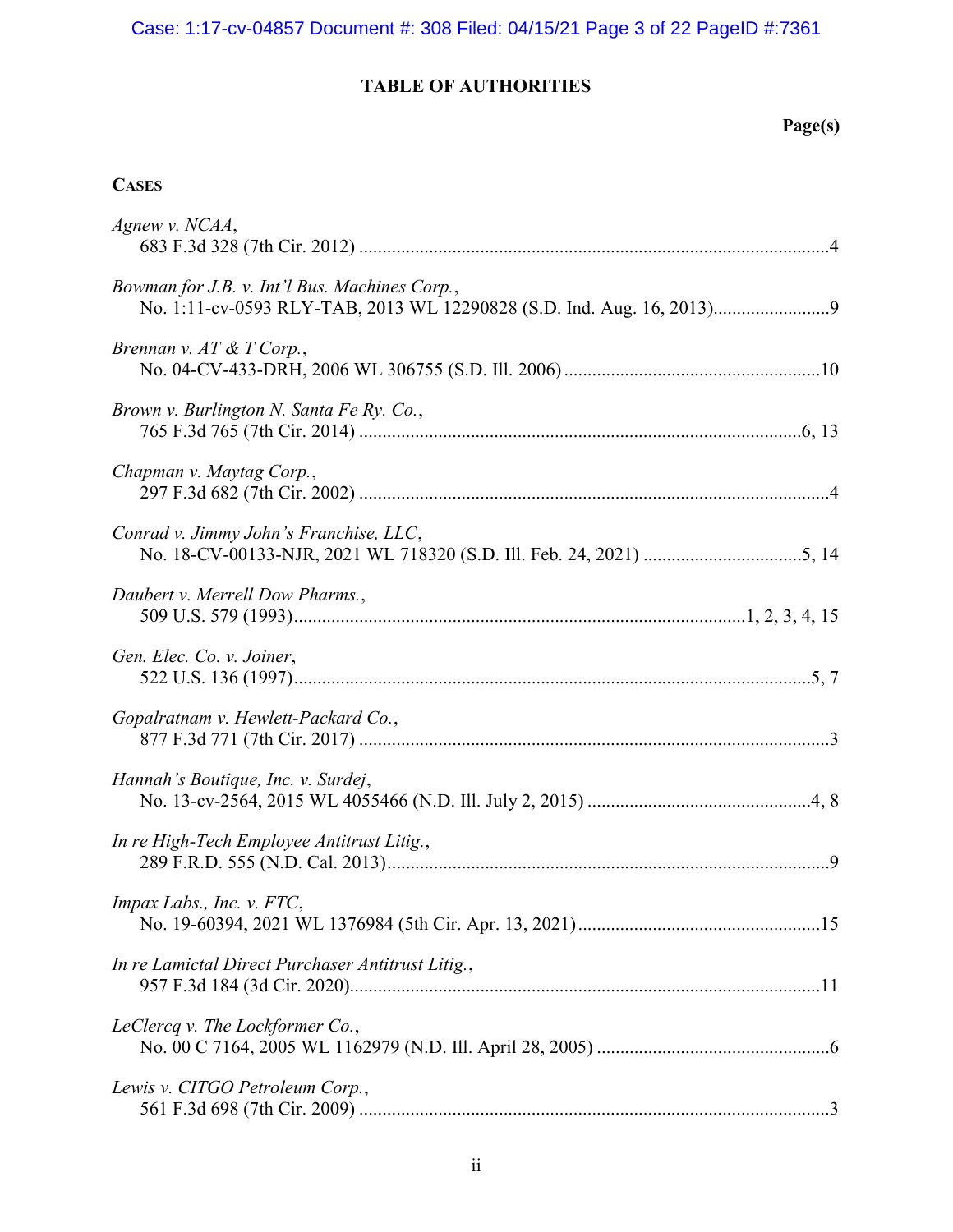# Case: 1:17-cv-04857 Document #: 308 Filed: 04/15/21 Page 4 of 22 PageID #:7362

# TABLE OF AUTHORITIES

(continued)

|  | ١Uρ<br>٠<br>۰ |  |
|--|---------------|--|
|--|---------------|--|

| McLaughlin Equip. Co. v. Servaas,                   |
|-----------------------------------------------------|
| Menasha Corp. v. News Am. Mktg. In-Store, Inc.,     |
| Messner v. Northshore Univ. HealthSystem,           |
| Olean Wholesale Coop. v. Bumble Bee Foods,          |
| Owens v. Auxilium Pharm., Inc.,                     |
| Pearse v. McDonald's Sys. of Ohio, Inc.,            |
| Polk Bros. v. Forest City Enters., Inc.,            |
| In re Rail Freight Fuel Surcharge Antitrust Litig., |
| Reed v. Advocate Health Care,                       |
| Republic Tobacco Co. v. N. Atl. Trading Co.,        |
| Sharif Pharmacy, Inc. v. Prime Therapeutics, LLC,   |
| Sheehan v. Daily Racing Form, Inc.,                 |
| Tyson Foods, Inc. v. Bouaphakeo,                    |
| Weisfeld v. Sun Chem. Corp.,                        |
| Wendler & Ezra, P.C. v. Am. Int'l Grp.,             |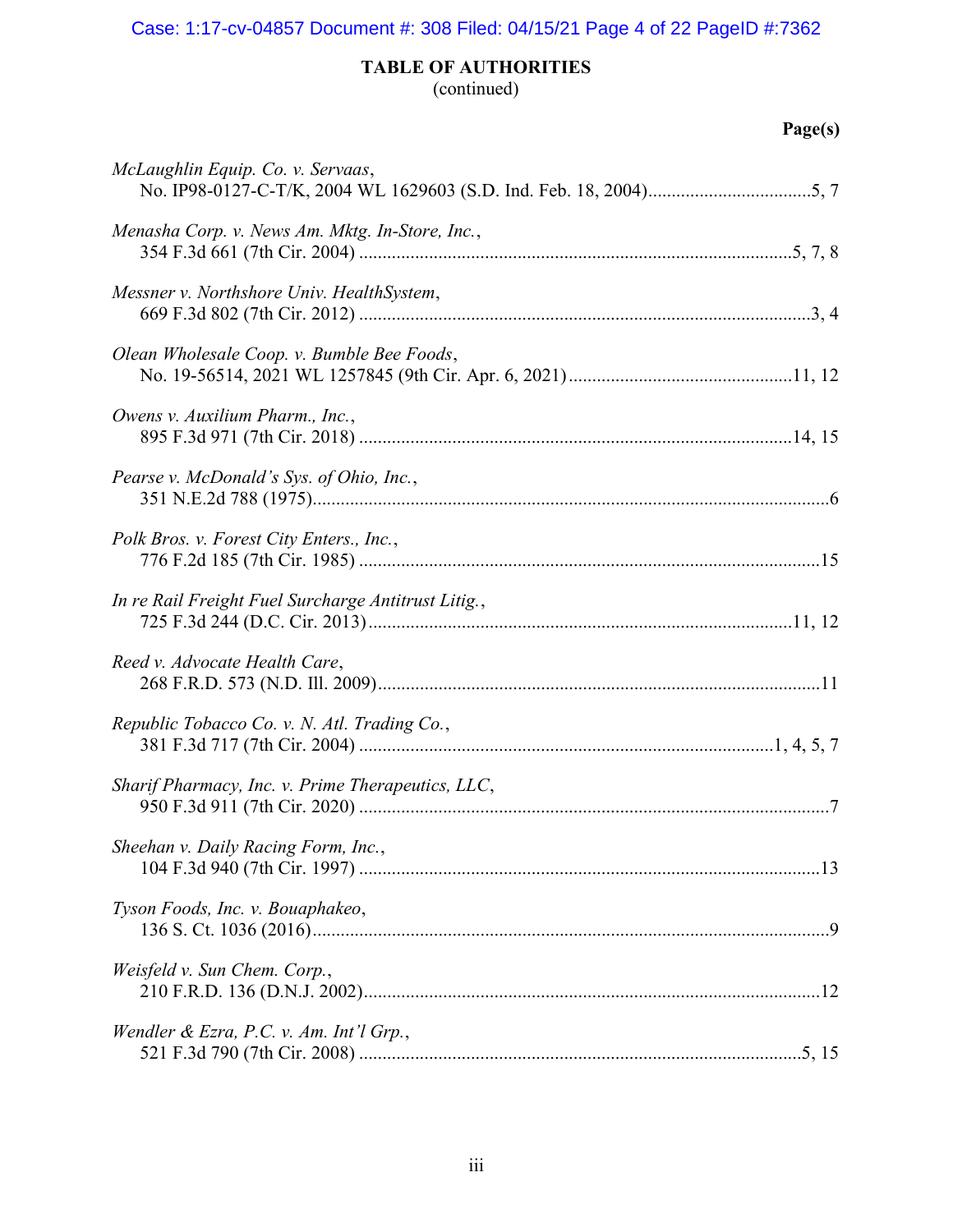# TABLE OF AUTHORITIES (continued)

# Page(s)

| C.W. ex rel. Wood v. Textron, Inc.,                                                   |
|---------------------------------------------------------------------------------------|
| <b>OTHER AUTHORITIES</b>                                                              |
| ABA Section of Antitrust Law, Econometrics:                                           |
| Fed. Judicial Center, Reference Manual on Scientific Evidence 222 (3d ed. 2011)10, 13 |
| <b>RULES</b>                                                                          |
|                                                                                       |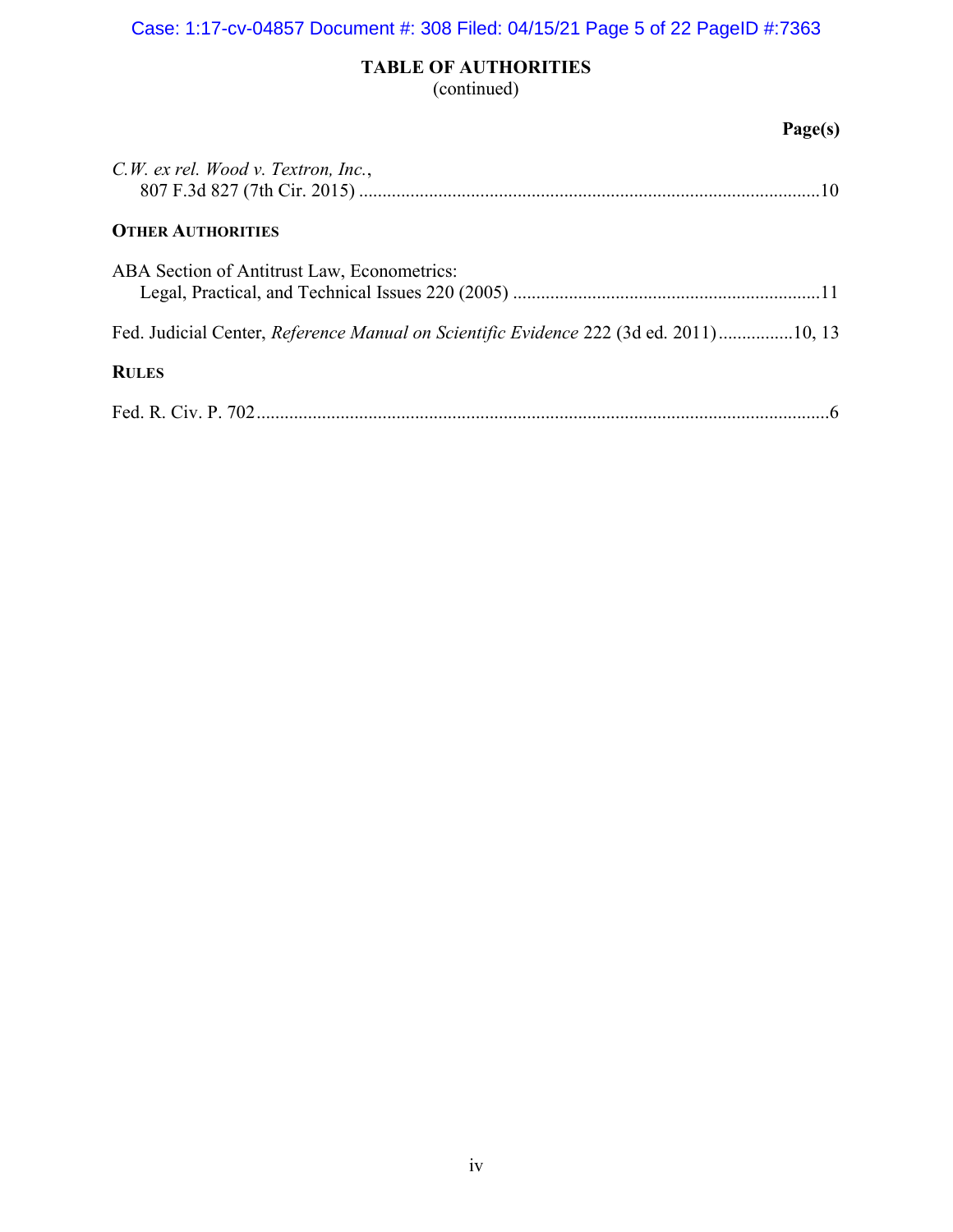#### I. Introduction

Plaintiffs' economist Dr. Hal Singer opines that "McDonald's exercised monopsony power over Class Members" resulting in "generalized" wage suppression that impacted a putative class of millions of employees. Dkt. 270-5 ¶¶ 60, 83. But Dr. Singer skipped the first, foundational step in assessing monopsony power—defining the contours of the relevant market—claiming that because his statistical models demonstrate "direct evidence" of anticompetitive effects, market definition is "irrelevant." This is backward; without a defined relevant market, Dr. Singer cannot reliably assess anticompetitive effects. See Republic Tobacco Co. v. N. Atl. Trading Co., 381 F.3d 717, 737 (7th Cir. 2004). Dr. Singer's opinion that the alleged No-Hire Agreement is proof alone that McDonald's had monopsony power is similarly circular, because it assumes what he is supposed to test—whether there is, in fact, a market limited to McDonald's workers and employers. His *ipse dixit* conclusions about the relevant market do not substitute for a reliable expert analysis that withstands scrutiny under Daubert v. Merrell Dow Pharms., 509 U.S. 579 (1993).

Those economic analyses that Dr. Singer performs are unsound and cannot support his opinions of common impact. First, Dr. Singer's wage suppression regression is based on unrepresentative data—covering a less than 1% sliver of the putative class—rendering his results both unreliable and unhelpful for the class certification task. His use of averages in that model compounds the problem, because it both masks a significant number of uninjured putative class members and tends to produce false positives. Moreover, Dr. Singer's model does not reliably show that any purported wage suppression was *caused* by the alleged No-Hire Agreement.

Second, Dr. Singer's alternative regression, which purports to show a "wage structure" common to all 14,000 McDonald's restaurants, suffers from a common statistical fallacy known as the "reflection problem," and can only demonstrate that an individual employee's wages are correlated (to some undefined degree) with the wages of other employees in a similar position. This is a far stretch from evidencing a "formulaic" wage structure as Dr. Singer claims.

Third, Dr. Singer's damages model rests on an alleged conspiracy end-date of July 2018, which is entirely divorced from McDonald's public, official abandonment of Paragraph 14 in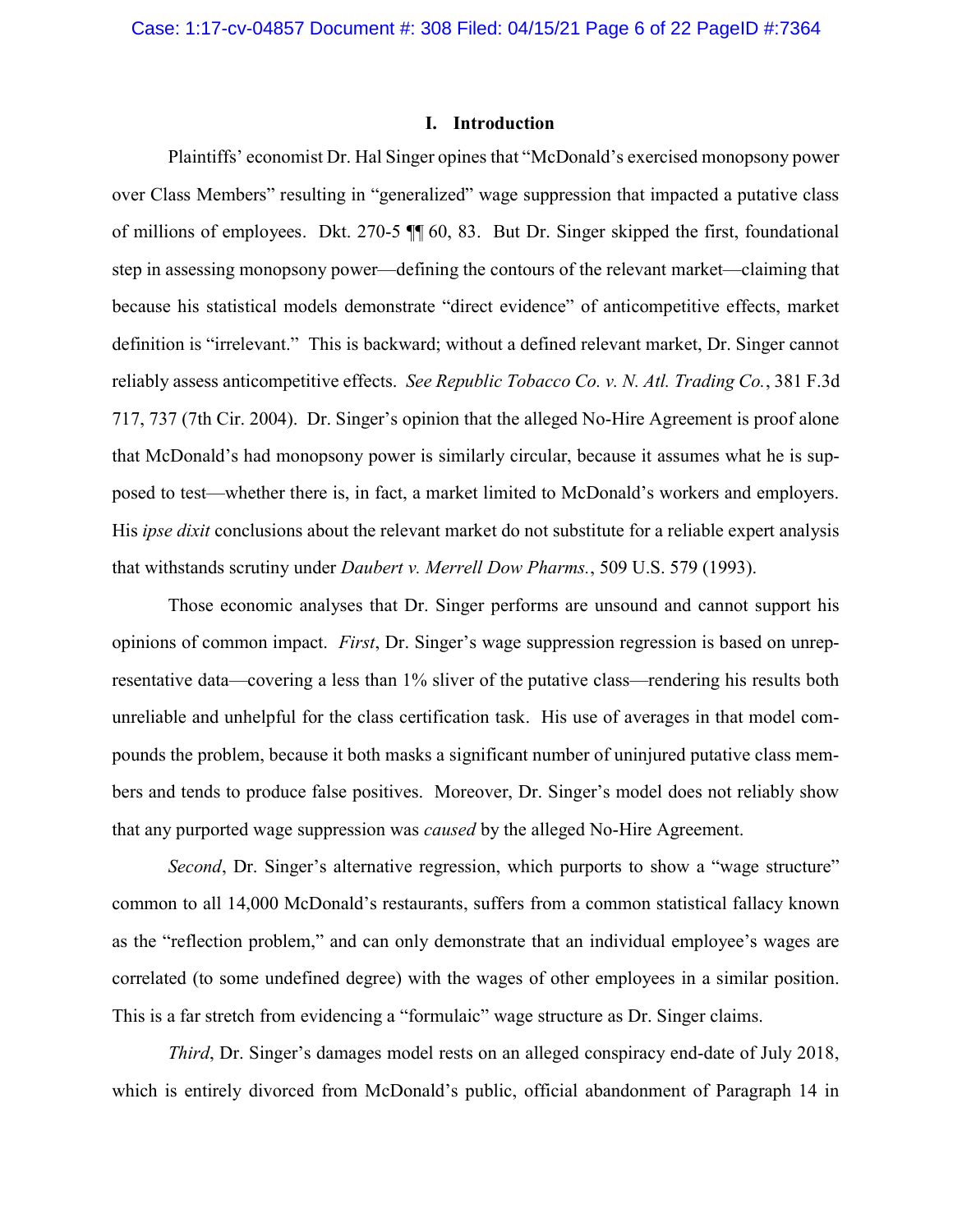March 2017. Finally, Dr. Singer's dismissal of the procompetitive justifications for Paragraph 14 ignores the legally relevant question—whether it was procompetitive at the time of adoption.

The Court should exclude Dr. Singer's testimony in its entirety under Federal Rules of Evidence 702 and 703. See Daubert, 509 U.S. 579.

## II. Background

Plaintiffs' claim under Section 1 of the Sherman Act is based on the theory that corporateowned stores ("McOpCos") and McDonald's franchisees collectively had monopsony power over a nationwide labor market comprised only of McDonald's, and that the alleged No-Hire Agreement enabled them to allocate that market, Dkt. 53 at 11-12, which "harmed employees by lowering salaries and benefits [they] otherwise would have commanded in an open marketplace." Turner Compl. ¶ 16. In support of their motion for class certification, Plaintiffs submitted an expert report from Dr. Singer for the purpose of showing that impact and damages from the alleged No-Hire Agreement can be litigated on a classwide basis using common evidence. See Dkt. 268 at 2-3. Dr. Singer's opinions are based largely on statistical models he developed using McOpCo wage data, and data that Plaintiffs obtained from Paychex, an independent payroll provider, containing compensation information for 59 franchisees. Dr. Singer presents three types of models:

1. Wage-Suppression Regressions. Dr. Singer's wage suppression regressions seek to measure "generalized" wage suppression by comparing wages for employees at franchised and McOpCo restaurants during the alleged conduct period (June 28, 2013 through July 12, 2018) against a so-called "benchmark period" (July 2018 through June 2019). That benchmark was tied to McDonald's signing an Assurance of Discontinuance ("AOD") with the Washington Attorney General ("AG"), after which Dr. Singer asserts "the alleged conspiracy or restraint was absent." Dkt. 270-5 ¶ 41. He uses that date because it is when the AOD was "publicized in a press release posted on the internet," id.  $\P$  45, despite acknowledging that McDonald's explicitly renounced Paragraph 14 in March 2017, and stopped including it in franchise agreements shortly thereafter, id.  $\parallel$  3. Dr. Singer calculates wage suppression for a class comprised of at least several million people using wages for only 13,606 McOpCo employees and . Ex. 2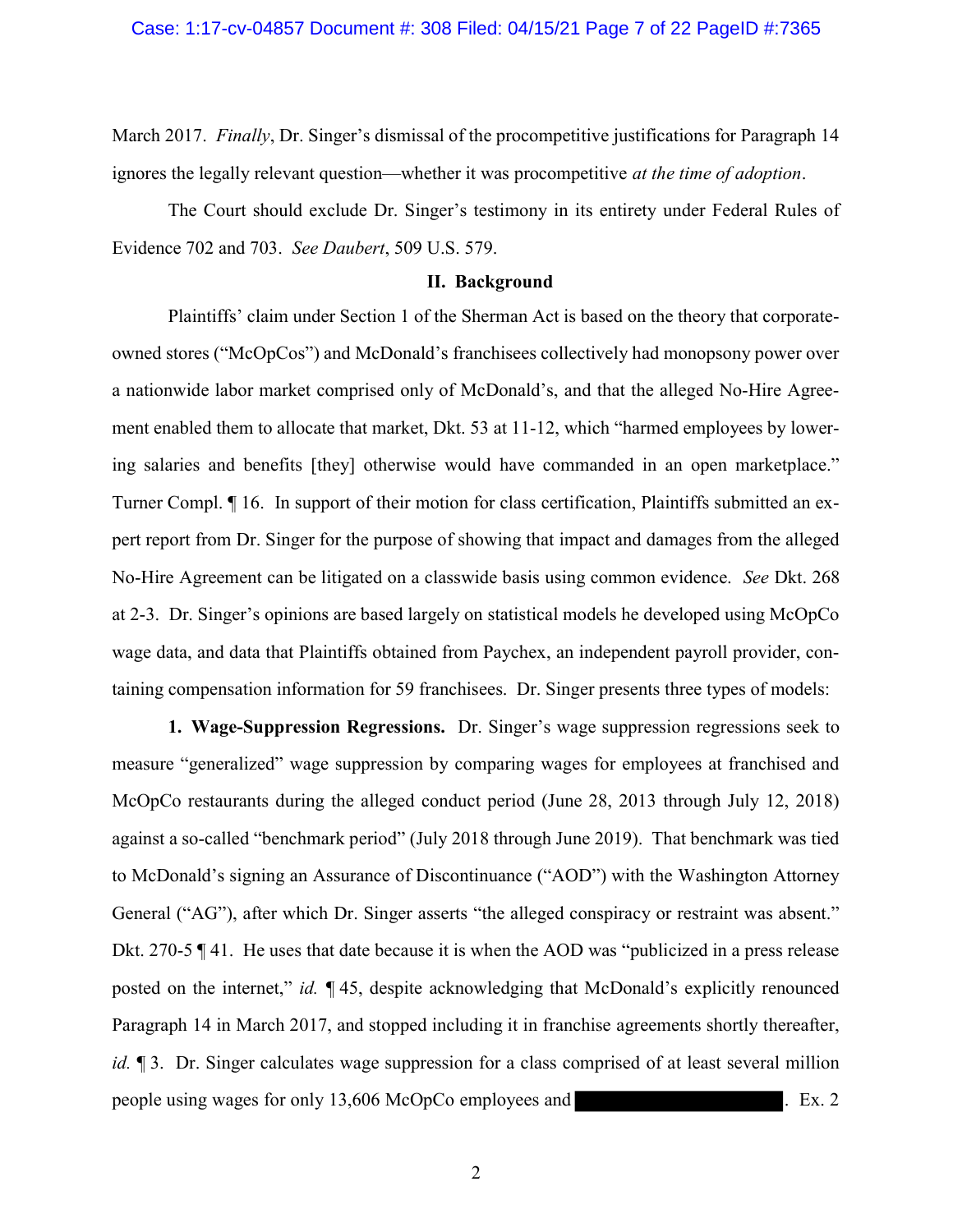$\P$  170.<sup>1</sup>

 $\overline{a}$ 

2. Predictive Model of Antitrust Impact. Using his wage-suppression regressions, Dr. Singer predicts the "but-for" wages for people in his sample "in the absence of" the conspiracy by comparing the wages "actually received" (as drawn from the McOpCo or Paychex data) to "the compensation they would have received," calculated using his "generalized" wage suppression figures. Dkt. 270-5 ¶ 67. He regards an employee as injured if her "actual compensation" was below the "compensation she would have received per the regression" in any one pay period. Id.

3. Wage-Structure Regressions. Dr. Singer also purports to create a regression model to test for "a compensation structure that would transmit" the alleged wage suppression to all putative class members. Dkt. 270-5 ¶ 69. He does so by comparing whether an increase in the wages of an individual McDonald's manager or crew member is correlated with an increase in the wages of other crew members or managers (either in that year or the prior year). Id. ¶ 71.

Based on these three models, as well as isolated documents and testimony, Dr. Singer concludes that "common methods and evidence demonstrate Anticompetitive Effects and Common Impact to the Class," and that "common methods and evidence demonstrate Aggregate Damages attributable to the No-Hire Agreement." Dkt. 270-5 ¶ 93. Dr. Singer also opines that, based on his interpretation of a few pieces of testimony and documents, there is no evidence that Paragraph 14 was motivated by efficiency concerns. *Id.* **[1]** 89-91.

#### III.Legal Standard

The proponent of expert testimony bears the burden of establishing its admissibility in support of class certification. Lewis v. CITGO Petroleum Corp., 561 F.3d 698, 706 (7th Cir. 2009); see also Messner v. Northshore Univ. HealthSystem, 669 F.3d 802, 811–13 (7th Cir. 2012). When the admissibility of expert testimony is contested, "the trial judge must determine at the outset" "whether the reasoning or methodology underlying the [expert] testimony is ... valid and ... whether that reasoning or methodology . . . can be applied to the facts in issue." Daubert, 509

<sup>&</sup>lt;sup>1</sup> "Ex." refers to Exhibits attached to the "Declaration of Rachel S. Brass."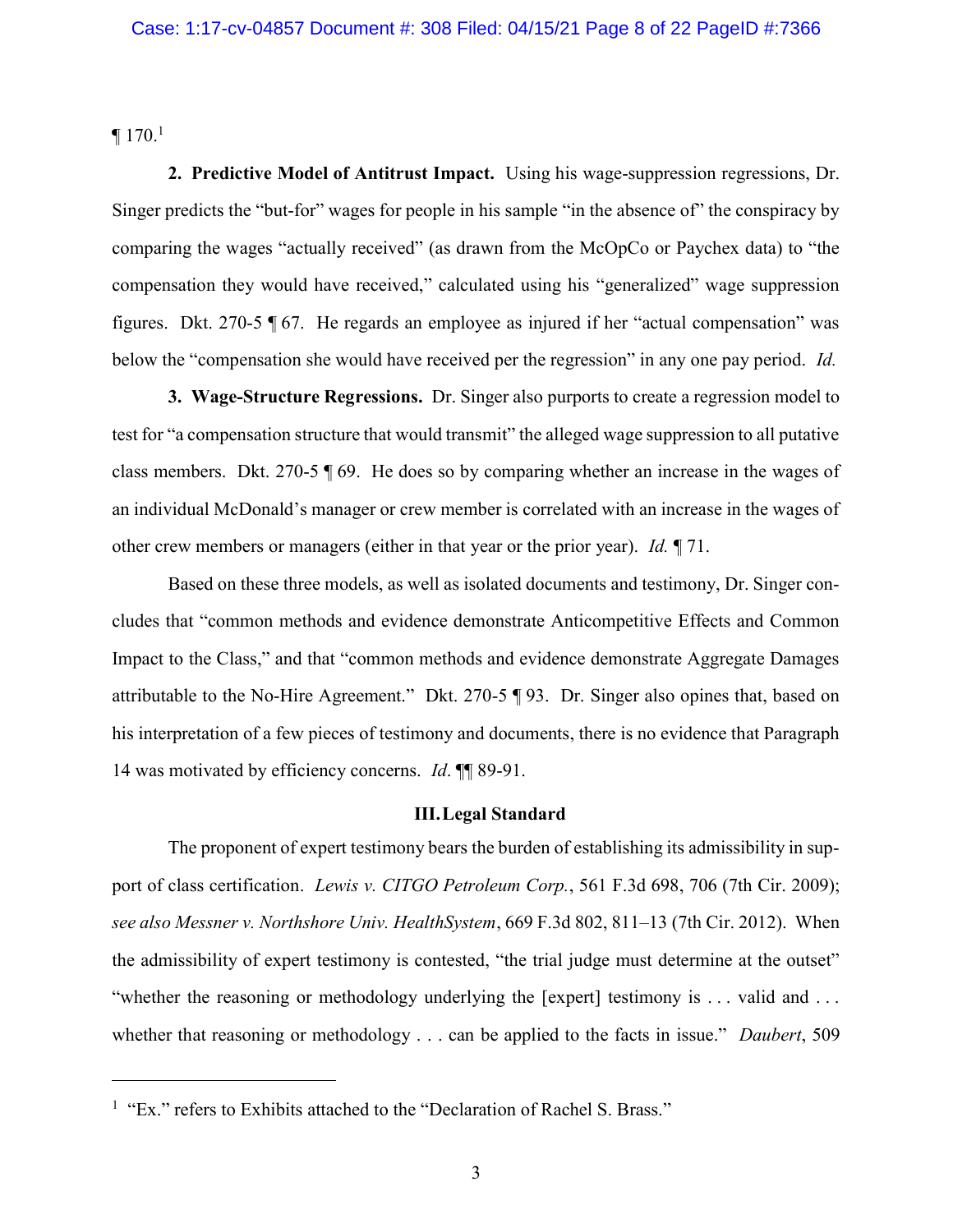U.S. at 593-94; see Gopalratnam v. Hewlett-Packard Co., 877 F.3d 771, 780 (7th Cir. 2017). And it must "fit" the issues—that is, be "sufficiently tied to the facts of the case that it will aid the jury [or the court] in resolving a factual dispute." *Daubert*, 509 U.S. at 591 (internal citation omitted); see Chapman v. Maytag Corp., 297 F.3d 682, 687 (7th Cir. 2002). Where, "an expert's report or testimony is critical to class certification," the Seventh Circuit requires the "district court [to] make a conclusive ruling on any challenge to that expert's qualifications or submissions before it may rule on a motion for class certification." Messner, 669 F.3d at 812 (internal quotation omitted).

## IV.Argument

Dr. Singer fails to define a relevant market in this case, instead relying on circular reasoning and unfounded assumptions to escape the Seventh Circuit's requirement that he do so. Compounding this error, he uses unrepresentative data and engages in inappropriate averaging to analyze the impact of the alleged No-Hire Agreement with regression models. Putting Dr. Singer's regression models to the test reveals their tendency to find false positives and their inability to demonstrate that the alleged conspiracy caused any harm—both disqualifying flaws. Similarly, Dr. Singer's wage structure regression cannot be used to demonstrate common impact because it is afflicted with a basic statistical fallacy. Finally, Dr. Singer's opinions regarding procompetitive effects should be excluded due to his failure to undertake *any* economic analysis of the issue.

#### A. Dr. Singer Fails To Define A Relevant Market

Dr. Singer's opinions are unreliable because he fails to define a market in which to assess the effects of the alleged conspiracy. Specifically, an analysis of the relevant market is required in any case proceeding under the quick look or rule of reason framework. Agnew v. NCAA, 683 F.3d 328, 337-38 (7th Cir. 2012) (requiring plaintiffs to prove a "cognizable market on which [defendant's] actions could have had anti-competitive effects"). That is because "economic analysis" of anticompetitive effects is "virtually meaningless" if not grounded in at least "a rough definition of a product and geographic market." Republic Tobacco, 381 F.3d at 737; see also Ex. 3, Cappelli Dep. 236:23-237:8 ("an understanding of the labor market [is] necessary to begin to answer" the question of whether the alleged No-Hire Agreement had any impact). But Dr. Singer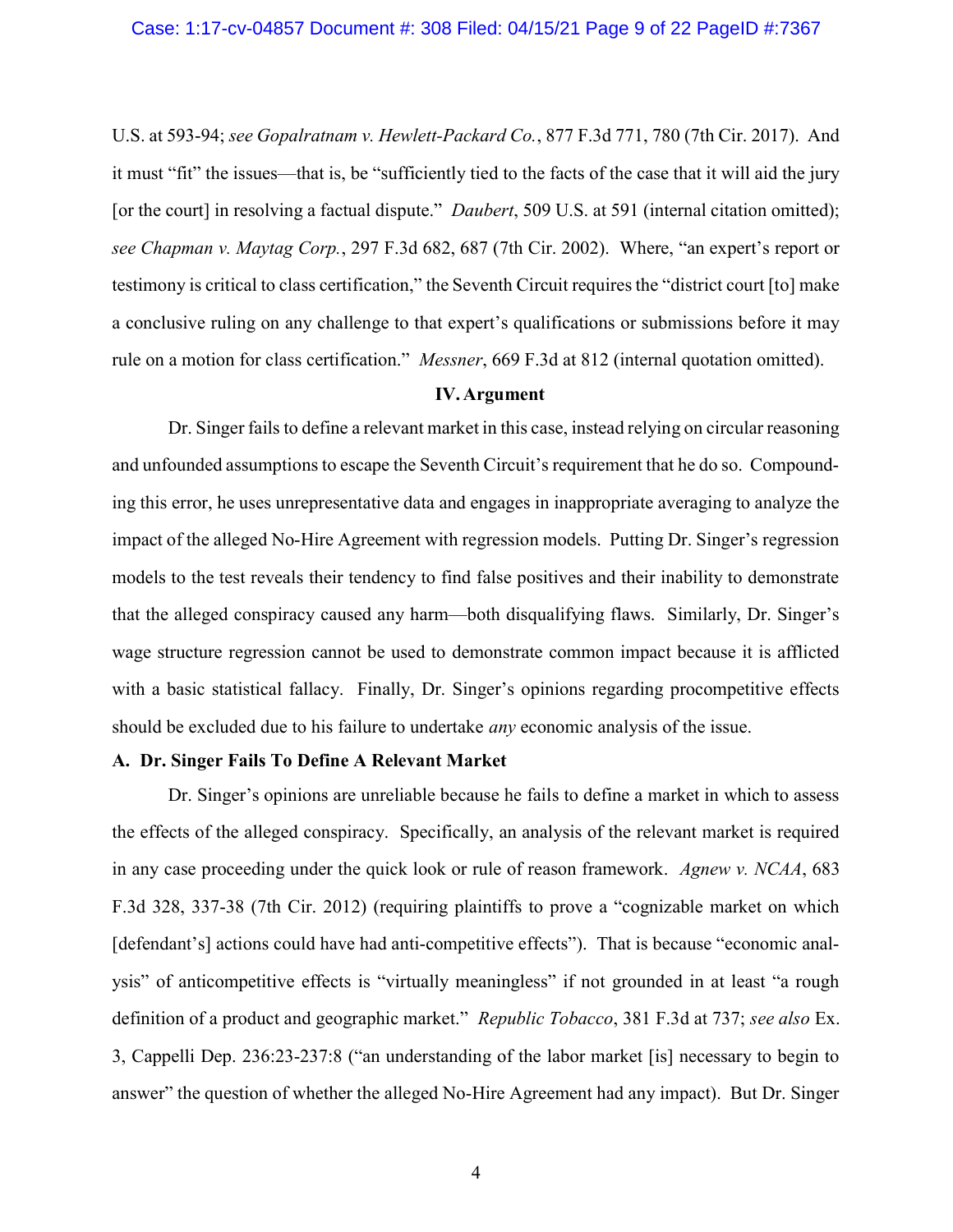provides no market definition at all, a fundamental failure. See Hannah's Boutique, Inc. v. Surdej, 2015 WL 4055466, at \*4 (N.D. Ill. July 2, 2015) (excluding expert for failing to define a market and instead arguing that direct evidence was sufficient) (citing Republic Tobacco, 381 F.3d at 736- 37); McLaughlin Equip. Co. v. Servaas, 2004 WL 1629603, at \*9 (S.D. Ind. Feb. 18, 2004) (same).

## 1. Dr. Singer Offers Only His Ipse Dixit To Define A Relevant Market

Dr. Singer asserts that "direct evidence" of anticompetitive effects—i.e., his regression models' alleged finding of wage suppression—means it is "not economically necessary to demonstrate market power indirectly by defining relevant labor market(s)." Dkt. 270-5  $\parallel$  60. But this is circular: Dr. Singer's assumption that McDonald's stores operate in a market unto themselves drives his models' results, on which he then relies to argue that the market is appropriately limited to McDonald's restaurants. Thus, it is his "assumption, and not the events under study, that ends up 'defining' the market"—an approach the Seventh Circuit has explicitly deemed "[g]arbage in, garbage out." Menasha Corp. v. News Am. Mktg. In-Store, Inc., 354 F.3d 661, 665-66 (7th Cir. 2004) (rejecting expert opinion that assumed a market definition).

As another court in this Circuit noted in excluding Dr. Singer's opinions regarding a different no-poach provision, "without defining a relevant market, [Dr. Singer's] model's baseline premise hinges on 'the *ipse dixit* of the expert.'" Conrad v. Jimmy John's Franchise, LLC, 2021 WL 718320, at \*22 n.9 (S.D. Ill. Feb. 24, 2021) (quoting Gen. Elec. Co. v. Joiner, 522 U.S. 136, 146 (1997)). Such ipse dixit is inadmissible. Wendler & Ezra, P.C. v. Am. Int'l Grp., 521 F.3d 790, 791 (7th Cir. 2008) ("We have said over and over that an expert's *ipse dixit* is inadmissible").

# 2. Paragraph 14 Alone Does Not Demonstrate Monopsony Power

Dr. Singer also asserts that the mere existence of Paragraph 14 "reveal[s] the contours of the relevant labor market—[which] excludes competition from non-McDonald's employers—and confirmed" McDonald's monopsony power. Dkt. 270-5 ¶ 25. This opinion is based on the unfounded assumption that Paragraph 14's only "economic purpose" was to suppress employee wages. Dkt. 270-5 ¶ 25; Ex. 4, Singer Dep. 121:13–18. In reality, the suppression of employee wages and resulting reduction of output, id. 142:6-16, would have been *contrary* to McDonald's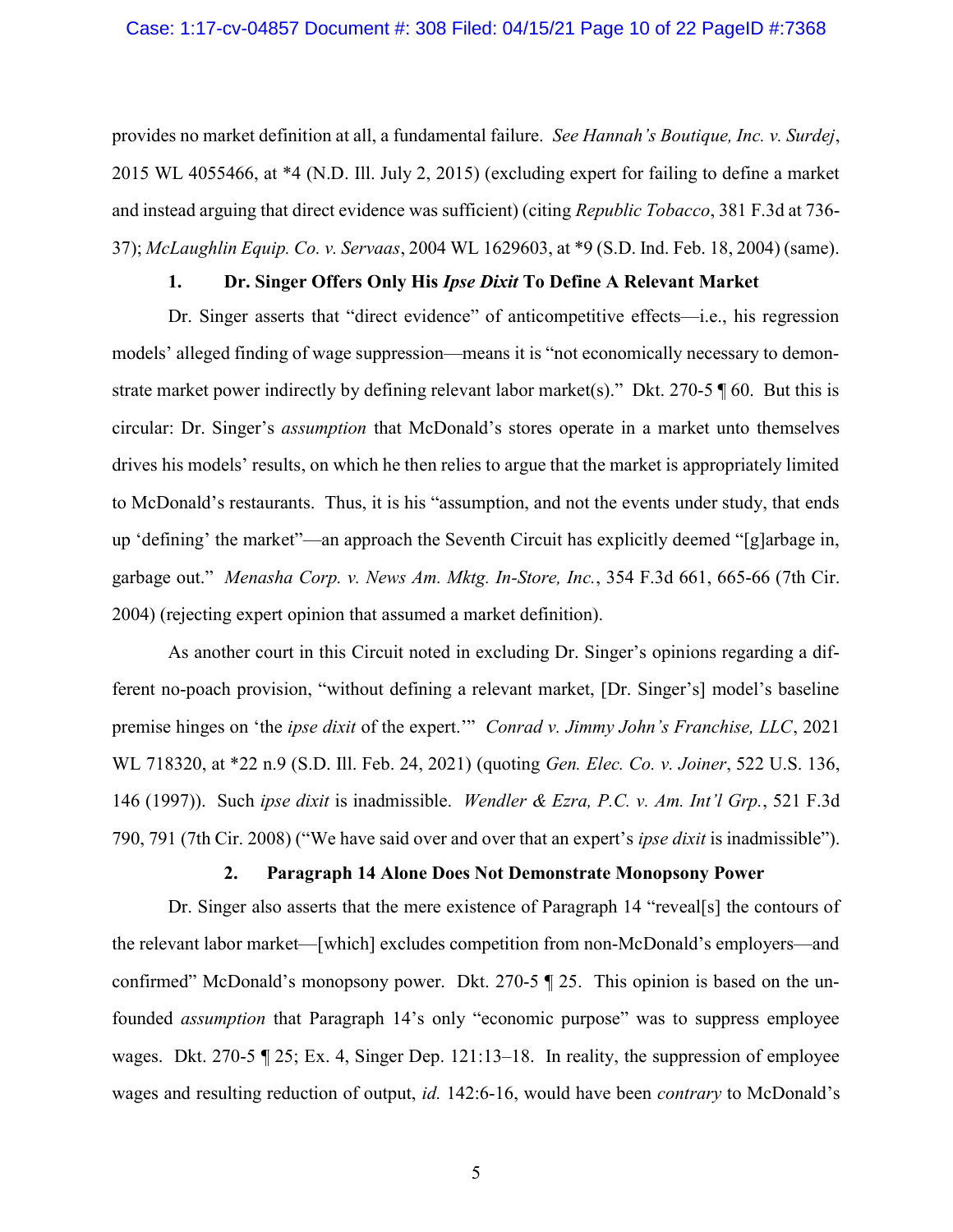economic incentives. Ex. 1 ¶¶ 206-22. Moreover, in 1955, when a version of Paragraph 14 first appeared in the franchise agreement, Ex. 7, there were a mere 11 McDonald's-branded restaurants with no plausible market power, and no McOpCos to benefit from any wage suppression. See Ex. 112, Kramer Dep. 56:1-57:12 (before 1960, McDonald's "had an interest in real estate" but was not "running the restaurant"). Dr. Singer's opinion fails to "discuss the import of, or even mention, these material facts." LeClercq v. The Lockformer Co., 2005 WL 1162979, at \*4 (N.D. Ill. April 28, 2005) (excluding as unreliable opinion that cherry-picked facts and disregarded relevant data).

Dr. Singer's assumption also fails to consider record evidence regarding multiple procompetitive economic purposes for Paragraph 14. First, Paragraph 14 was put in place to deter intrabrand free-riding, whereby franchisees would forgo investing in their own employees and instead hire well-trained employees from other franchisees. See Ex. 112, Kramer Dep. 61:14-63:14; Ex. 1 ¶¶ 126-33, 330-33. Limiting free-riding in turn incentivized franchisees to invest in their operations, which helped to grow the brand. *Id.*  $\llbracket \llbracket$  145-47. As McDonald's explained when Paragraph 14 was challenged in a 1972 lawsuit, "[t]he training of [a McDonald's] manager is . . . a substantial investment for both McDonald's and the franchise operator," thus the "predominant purpose" of Paragraph 14 "was entirely directed at the economic well-being of the overall system." Ex. 16. The Ohio Court of Appeals agreed, ruling that former Paragraph 14 was not only lawful, but also enforceable. *Pearse v. McDonald's Sys. of Ohio, Inc.*, 351 N.E.2d 788, 792-93 (1975).

Second, Paragraph 14 facilitated intrabrand cooperation—a key ingredient in the success of McDonald's System. Ex. 104 ("Our slogan for McDonald's Operators is 'In business for yourself, but not by yourself,' and it is one of the secrets of our success"); Ex. 111, King Dep. 86:25- 87:22 (describing operating philosophy as "a system of respect and interdependence"); Ex. 112, Kramer Dep. 66:14-67:18 (relationships are "critical to the success of [the] company"). And inherent in McDonald's encouragement of cooperative, trusting relationships within the System is its recognition that such intrabrand cooperation would promote interbrand competition. Id. 135:19-140:7; Ex. 1 ¶¶ 148-56, 160-68. Failure to account for obvious alternative explanations is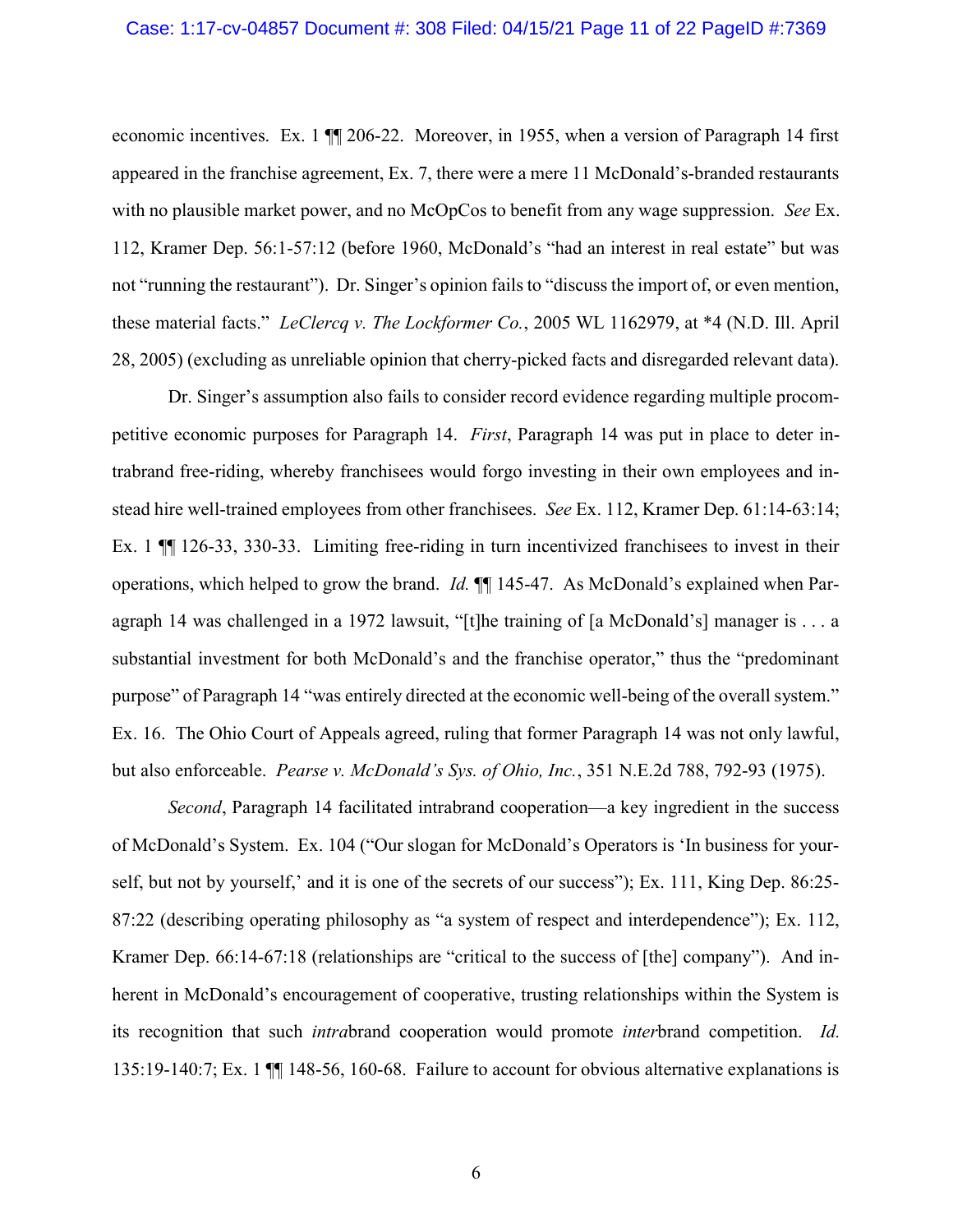a classic characteristic of an inadmissible expert opinion. See Fed. R. Civ. P. 702 advisory committee's note to 2000 amendment; Brown v. Burlington N. Santa Fe Ry. Co., 765 F.3d 765, 773-76 (7th Cir. 2014) (excluding expert opinion for failure to consider alternative explanations).

Dr. Singer's assertion regarding the purpose for Paragraph 14 relies not on evidence, sound economics or even the record, but rests instead on nothing but his *ipse dixit*; it is no basis for his opinion that McDonald's had monopsony power. Joiner, 522 U.S. at 146.

## 3. Dr. Singer Employs No Reliable Methods To Assess Monopsony Power

There are accepted methodologies for defining a relevant product and geographic market and assessing market or monopsony power, but Dr. Singer did not employ those methods here. "'The outer boundaries of a product market are determined by the reasonable interchangeability of use or the cross-elasticity of demand between the product itself and substitutes for it.'" Sharif Pharmacy, Inc. v. Prime Therapeutics, LLC, 950 F.3d 911, 918 (7th Cir. 2020) (citation omitted). Identifying a geographic market requires examining the market area "to which the purchaser can practicably turn for supplies." Republic Tobacco, 381 F.3d at 738 (internal quotation omitted).

Relevant product market. Dr. Singer did not examine employees' potential employment alternatives or analyze the dynamics of employee choice, as would be necessary to support a market definition limited to McDonald's employers. Ex. 4, Singer Dep. 161:25-163:7; Menasha, 354 F.3d at 664-65 (affirming summary judgment where plaintiffs failed to present any analysis of substitutability, instead relying on "armchair economics"); McLaughlin, 2004 WL 1629603, at \*7. Nor did he conduct any analysis of the cross-elasticity of supply to examine the substitutability of non-McDonald's jobs for McDonald's ones. Ex. 4, Singer Dep. 293:9-295:12 (admitting that "there could be some . . . cross-price elasticity," and confirming that his only reasoning for dismissing competition from non-McDonald's employers is the "the No-Poach Agreement itself"); Dkt. 270-5 ¶ 65 (noting that "market definition may also be informed by estimates of elasticity of supply" but not conducting such estimates). His opinions should be excluded for that reason alone. McLaughlin, 2004 WL 1629603, at \*6-7 (collecting cases).

Relevant geographic market. Dr. Singer's model assumes a market comprised of "all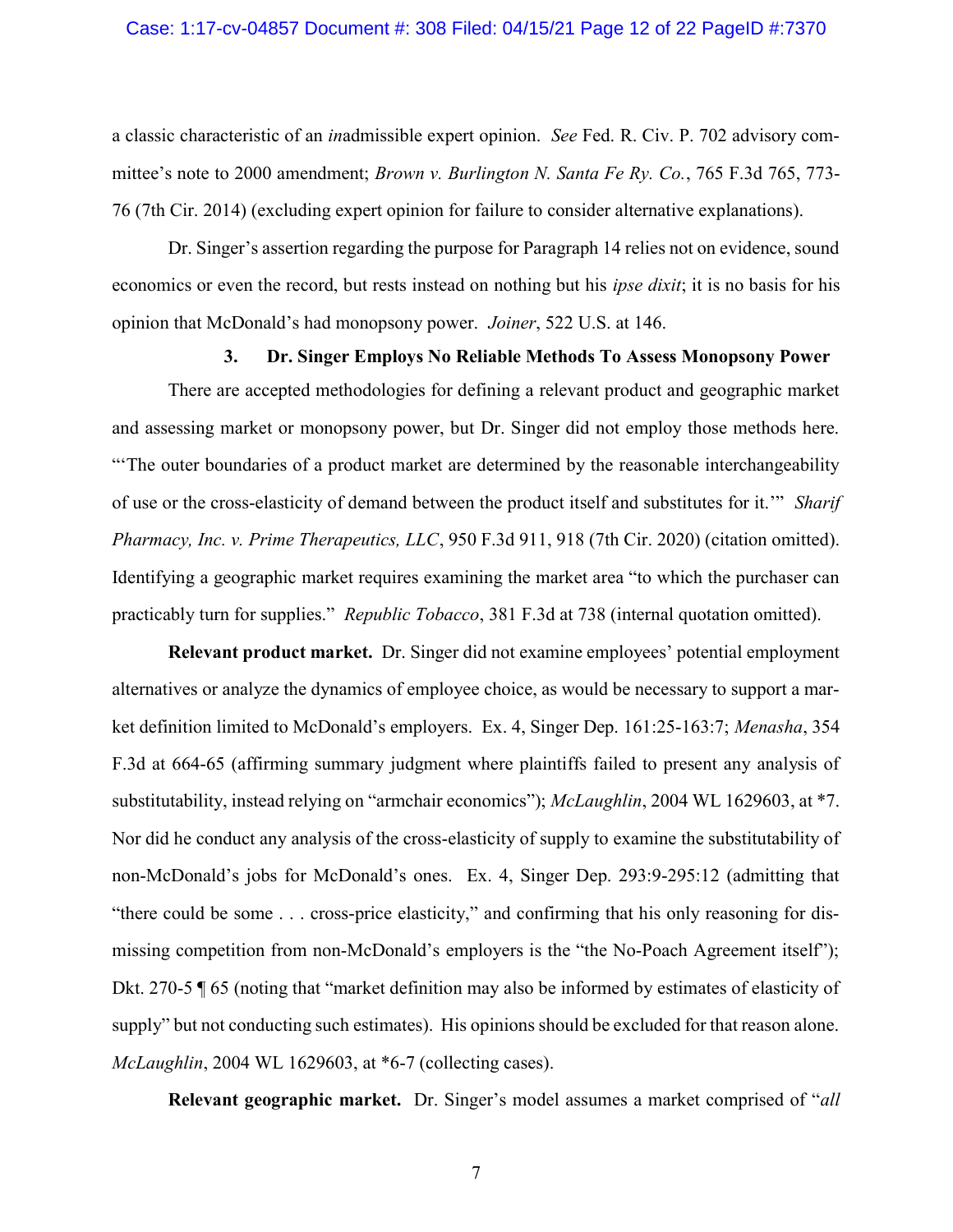#### Case: 1:17-cv-04857 Document #: 308 Filed: 04/15/21 Page 13 of 22 PageID #:7371

McDonald's restaurants" nationwide, based on the "existence and use of the No-Hire Agreement." Dkt. 270-5 ¶ 62. But he recognized that monopsony power in labor markets is typically assessed at "the commuting zone" or the "county" level. Ex. 4, Singer Dep. 152:19-153:13. In fact, over 90% of the McDonald's workers in Dr. Singer's data commuted 10 miles or fewer to their McDonald's jobs. Dkt. 270-5 ¶ 64; see also Dkt. 53 at 16 ("The relevant market for employees to do the type of work alleged in this case is likely to cover a relatively-small geographic area."); Ex. 2 ¶¶ 109-10 (same). Record evidence supports this common sense conclusion—that McDonald's restaurants compete for employees against a diverse array of other employers and in local labor markets that, according to Plaintiffs' other economist, "var[y] quite a bit." Ex. 3, Cappelli Dep. 237:10-17; see Opp. Class Cert. II.B. But Dr. Singer does not consider these facts; instead, as Judge Easterbrook put it in rejecting a similarly unsubstantiated (and therefore unreliable) opinion, Dr. Singer's "approach assumes what is to be established." Menasha, 354 F.3d at 665.

The problem is not limited to Dr. Singer's failure to define a market, but extends to his failure to analyze each of the multitude of actual markets to determine whether McDonald's had monopsony power such that the alleged No-Hire Agreement could have had anticompetitive effects in any given market. Ex. 4, Singer Dep. 159:2-160:17 ("I don't think I ever commit to what the relevant geographic market is."). At most, he offers a "preview as to how [he would go] about doing it," id., but that *preview*, which he could not even coherently articulate, see id. 157:20-163:24, cannot reliably support his opinion "that McDonald's exercised monopsony power over Class Members" in local labor markets around the country. Dkt. 270-5 ¶ 60.

Dr. Singer's opinions regarding anticompetitive effects (and resulting common impact and damages) must, therefore, be excluded. *Menasha*, 354 F.3d at 664-66 (excluding expert opinion for failing to define the relevant market); Hannah's Boutique, 2015 WL 4055466, at \*4 (same).

## B. Dr. Singer's Regression Models Cannot Reliably Establish Common Impact

Dr. Singer's models cannot reliably measure the impact of the alleged No-Hire Agreement on a classwide basis, as they must in order to support class certification or to be used at trial because they (1) rest on an unrepresentative sample, (2) employ an unreliable averaging-based impact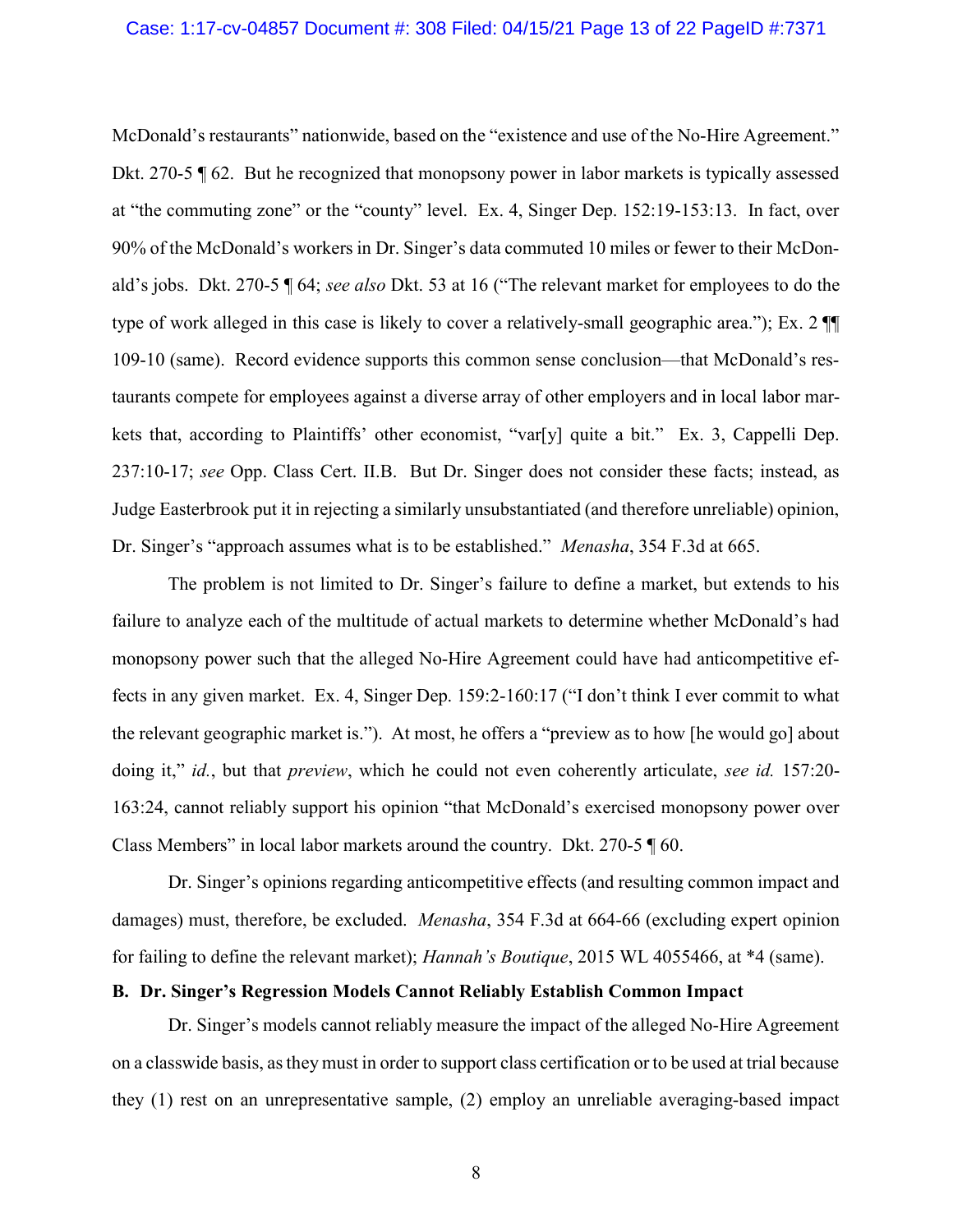methodology; (3) generate excessive false positives, finding impact where none should exist; and (4) establish no reliable causal connection between the alleged conspiracy and wage suppression.

#### 1. Dr. Singer's Statistical Models Are Based On Unrepresentative Data

Dr. Singer purports to find classwide harm to millions of putative class members based on a sample of franchisee and McOpCo payroll data. See supra, Section II.1. But the use of a sample is not methodologically sound and fails the test of fit where, as here, that sample fails to represent material characteristics of putative class members. See Tyson Foods, Inc. v. Bouaphakeo, 136 S. Ct. 1036, 1048-49 (2016) (finding representative sampling permissible for plaintiffs who "worked in the same facility, did similar work, and w[ere] paid under the same policy); cf. In re High-Tech Employee Antitrust Litig., 289 F.R.D. 555, 578 (N.D. Cal. 2013) (denying class certification where expert examined relevant data for a "small fraction of the total class" that was not representative).

The standard for use of representative evidence is whether "each class member could have relied on [it]  $\ldots$  to establish liability if he or she had brought an individual action." Tyson Foods, 136 S. Ct. at 1046. Ms. Deslandes serves as an illustrative example of why that standard is not met here. She worked for a franchisee restaurant in Florida (Bam-B), Dkt. 32 ¶ 13, but Dr. Singer's sample has no data from Florida franchisees. Ex. 2 ¶ 184-85, Fig. 19. Dr. Singer has data from Florida McOpCos—it comprises almost 50% of his total sample—but according to his model, employees at Florida McOpCos suffered wage elevation (not suppression) as a result of the alleged conspiracy. Id. ¶ 184-85; Appendix Fig. E-8. Indeed, Dr. Singer's sample of franchisee wage data that he uses to determine impact covers just of the over  $2,000$  franchisee owners operating in the putative class period in , and he calculates "generalized" wage suppression for several million franchisee employees based on a ... Id. 169-70, Fig. 17. Dr. Singer does not even purport to evaluate whether those can serve as can serve as can serve as reliable "representative[s]" for the thousands of other franchisees and millions of other putative class members working at more than 12,000 McDonald's franchise restaurants in localized labor markets throughout the country, such that they could rely on the sample in an individual action. Id. ¶¶ 171-73; see Bowman for J.B. v. Int'l Bus. Machines Corp., 2013 WL 12290828, at \*8 (S.D.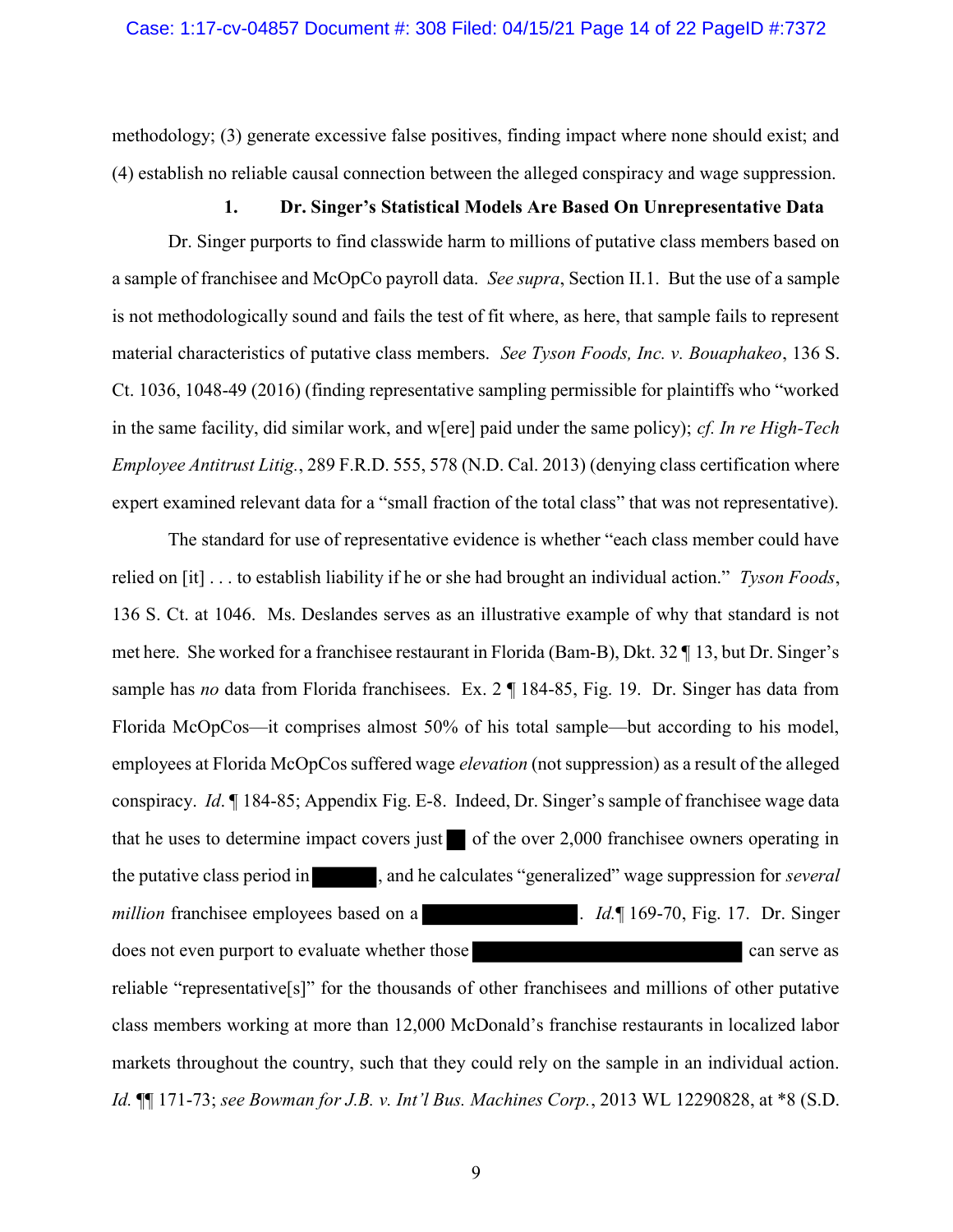Ind. Aug. 16, 2013) (excluding expert whose calculations were based on data not "representative and proportional" to the proposed class). $<sup>2</sup>$ </sup>

All Dr. Singer offers in support of his sample is the fact that large payroll providers (only one of whose data he uses in his primary model<sup>3</sup>) were targeted to "maximize representativeness." Dkt. 270-5  $\P$  42. That is plainly insufficient, as even Plaintiffs' own counsel recognized.<sup>4</sup> Ex. 107, 19:4-20:9 (Plaintiffs arguing that for a sample to be "reliable" it has "got to be geographically representative" and "representative of labor markets nationwide"); Pierson v. Orlando Health, 2010 WL 3447496, at \*4 (M.D. Fla. Aug. 30, 2010) (excluding expert statistical analysis that "was devoid of any consideration or comparison of the geographic markets involved"). Even a "careful randomized controlled experiment"—which Dr. Singer's is not—"on a large but unrepresentative group of subjects will have . . . low external validity," meaning it cannot be used to "reach more general conclusions." Fed. Judicial Center, Reference Manual on Scientific Evidence 222 (3d ed. 2011). "[T]here is simply too great an analytical gap between the data"—comprising less than 1% of putative class members without even a veneer of representativeness—"and the opinion proffered" by Dr. Singer—classwide impact to millions of employees. C.W. ex rel. Wood v. Textron, Inc., 807 F.3d 827, 837 (7th Cir. 2015). This error alone justifies excluding Dr. Singer's opinions.

# 2. Dr. Singer's Use Of Averages Renders His Regressions Unreliable

With his very limited data set, Dr. Singer simply combines all levels of crew and manager employees from diverse geographic areas to generate average wage suppression figures for the entire putative class—broken out by franchisee and McOpCo employees. Dkt. 270-5 ¶ 56, Table

 $\overline{a}$ 

<sup>&</sup>lt;sup>2</sup> Plaintiffs obtained a 10% sample of McOpCo payroll data and McDonald's agreed not to dispute the size of that dataset, but reserved the right to argue whether those data were representative of the putative class. Dkt. 174; Ex. 107, 23:5-24:20; see also Ex. 125 (correspondence among counsel). That agreement had no bearing on franchisee data.

 $3$  The other payroll data were not granular enough for use in his primary regression, and none of these datasets can reliably identify impact from the alleged conspiracy. Ex. 2 ¶¶ 199-208.

<sup>&</sup>lt;sup>4</sup> Not only would any opinion on representativeness be untimely, *Brennan v. AT & T Corp.*, 2006 WL 306755, at  $*8$  (S.D. Ill. 2006), Dr. Singer cannot investigate the issue because he does not even know where the franchise restaurants he includes are located. Dkt. 270-5 ¶ 96.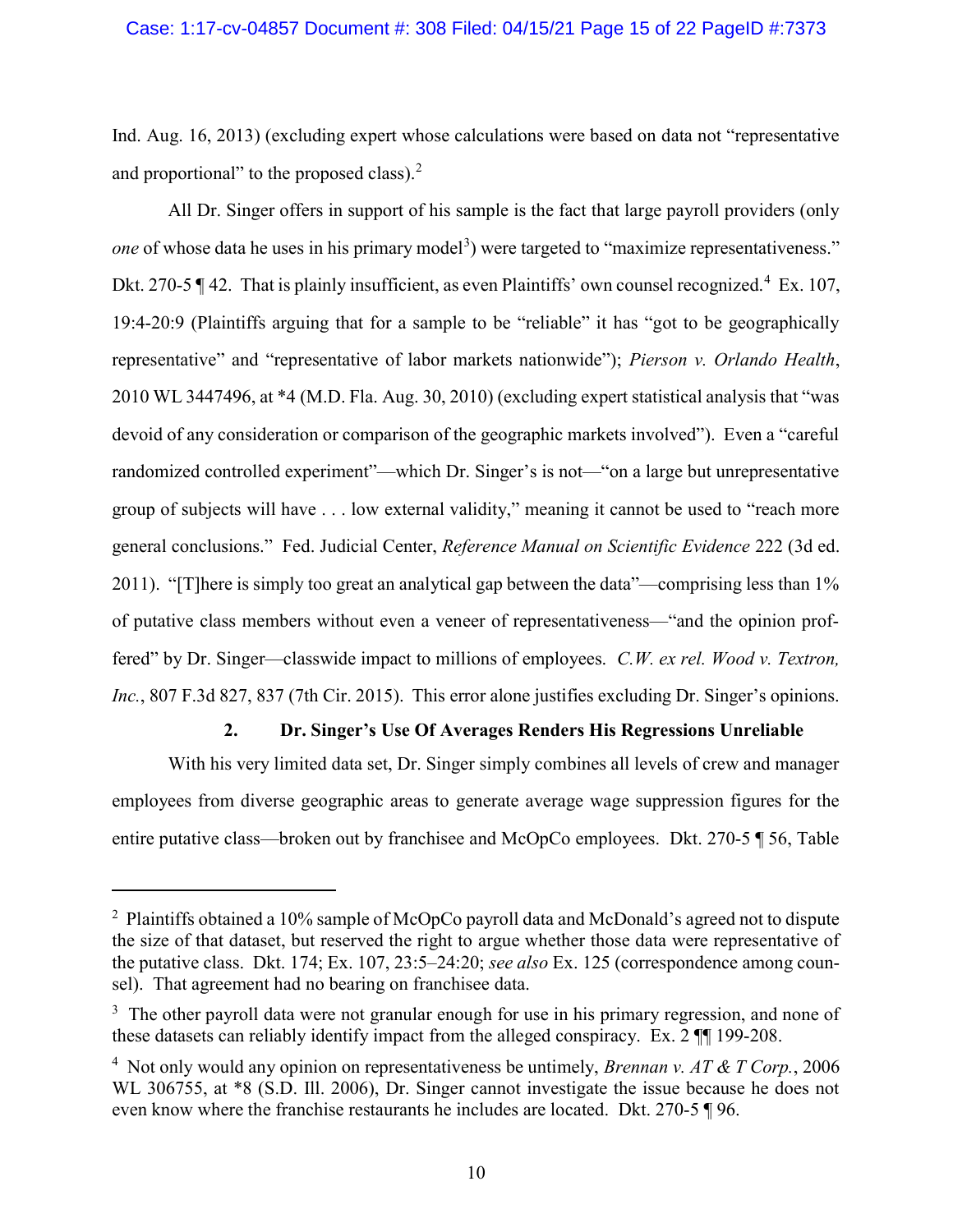#### Case: 1:17-cv-04857 Document #: 308 Filed: 04/15/21 Page 16 of 22 PageID #:7374

3.<sup>5</sup> This is a routinely criticized error: "Using such averages can lead to serious analytical problems. For example, averages can hide substantial variation across individual cases, which may be key to determining whether there is common impact." Reed v. Advocate Health Care, 268 F.R.D. 573, 591, 594 (N.D. Ill. 2009) (quoting ABA Section of Antitrust Law, Econometrics: Legal, Practical, and Technical Issues 220 (2005)); see also In re Lamictal Direct Purchaser Antitrust Litig., 957 F.3d 184, 194 (3d Cir. 2020) ("the District Court abused its discretion when it assumed, absent a rigorous analysis, that averages are acceptable" for analyzing predominance of common issues).

Analyzing Dr. Singer's model by state reveals that his averages are nothing more than a "mask" covering an unknown number of individuals who suffered no injury as a result of the alleged No-Hire Agreement. See Lamictal, 957 F.3d at 192. Dr. Murphy de-averages Dr. Singer's regression and examines whether the model finds wage suppression at the state (rather than national) level. In Florida, which accounts for *almost half* of Dr. Singer's entire dataset, Dr. Singer's regression finds that wages were *higher* in the class period than after the No-Hire Agreement was abandoned (according to Dr. Singer) in July 2018. Ex. 2 ¶ 185.

That Dr. Singer's unpooled model predicts wage inflation—not suppression—in the state accounting for almost 50% of his data reveals its unreliability. Dr. Singer's "use of averages ... unacceptably masks [] significant variation"—particularly between the local markets at issue in this case—and is therefore a "critical" flaw justifying exclusion. Reed, 268 F.R.D. at 592.

# 3. Dr. Singer's Model Is Prone To False Positives

-

A statistical model's "propensity toward false positives"—i.e., findings of impact where none could exist—also demonstrates its unreliability. See In re Rail Freight Fuel Surcharge Antitrust Litig., 725 F.3d 244, 254-55 (D.C. Cir. 2013) (vacating class certification and remanding for reconsideration in light of expert model's "propensity toward false positives," which could "indict the viability of [the] class"); Olean Wholesale Coop. v. Bumble Bee Foods, 2021 WL

<sup>&</sup>lt;sup>5</sup> Dr. Singer also runs separate regressions for crew and managers (see Dkt. 270-5 Table 4), but claims that the "best available estimates of impact to Class Members" is the regression combining crew and managers as one, which appears at Table 3. Id. ¶ 57; Ex. 4, Singer Dep. 206:5–209:3.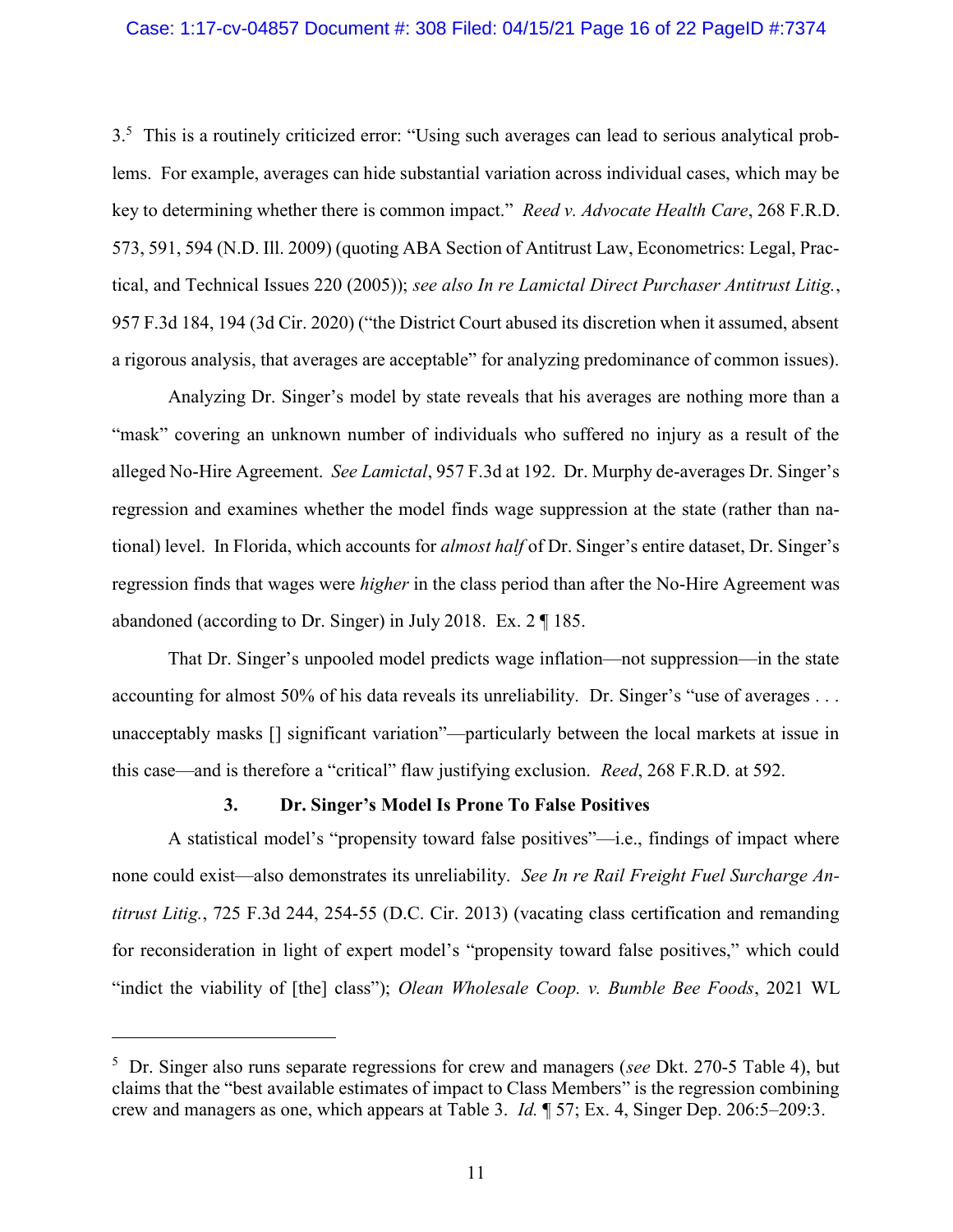1257845, at \*12 (9th Cir. Apr. 6, 2021) (same). Dr. Singer's wage suppression regressions reveal a strong propensity towards false positives, finding impact in instances where there could be none.

First, according to Dr. Singer, employees' entry-level wages were suppressed (Ex. 4, Singer Dep. 180:25–181:3; Ex. 2 ¶¶ 190-92); but common sense and economics dictate that local competition would have prevented suppression for employees entering from indisputably competitive labor markets. Ex. 2 ¶¶ 126-27; Dkt. 268 at 14 (recognizing need to "stay competitive with the external market"). Of the newly-hired employees in his model, Dr. Singer finds almost all of them injured, including the almost 12% of his sample who worked less than one month and 40% who left within six months. Ex. 2  $\P$  124, Fig. 13. Indeed, Dr. Singer finds injury to 84% of employees in his data *within their first week* of work. That finding is a "false positive," inimical to Plaintiffs' own theory. They claim that McDonald's training imparts "brand-specific skills" and gives employees value to other McDonald's such that the alleged conspiracy suppressed their wages. Dkt. 268 at 3-6. But newly-hired employees without McDonald's experience have not attained such "brand-specific skills." See Weisfeld v. Sun Chem. Corp., 210 F.R.D. 136, 145 (D.N.J. 2002) (rejecting claim that employees who "entered the market from another field, or out of school, suffered [] antitrust injury" in a no-poach case). Finding injury where it should not, Dr. Singer's model is "sweep[ing] in uninjured class members," indicting its reliability. Olean Wholesale, 2021 WL 1257845, at \*10.

**Second, Dr.** Singer finds that employees were injured *after* McDonald's announced that it would not enforce Paragraph 14 with respect to *all* franchisee employees and abandoned any thenexisting release practices with respect to McOpCo employees, as well as removed Paragraph 14 from its franchise agreements. Ex. 17; Ex. 82. Indeed, about 20% of employees for which Singer finds harm were hired after March 2017. Id. ¶ 162.

If the model cannot exclude false positives such as these, then it cannot provide a reliable basis to determine impact as to any putative class member. See Rail Freight, 725 F.3d at 254.

## 4. Dr. Singer Cannot Reliably Opine Regarding Causation

Dr. Singer claims that his regression models "indicate that, holding other factors constant,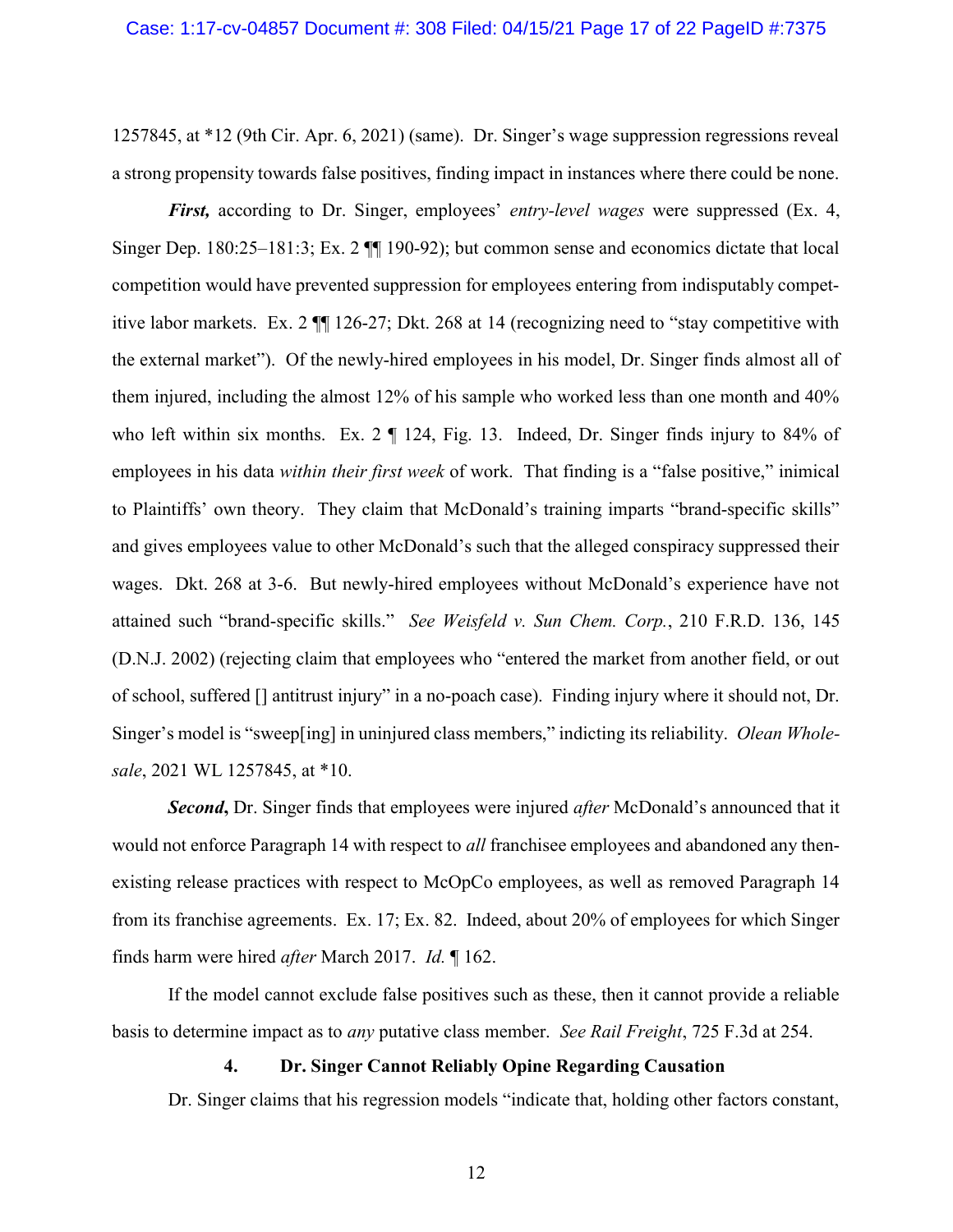Class Member compensation increased in a statistically significant way after July 2018," Dkt. 270- 5 ¶ 45, but his regressions are misspecified, Ex. 2 ¶¶ 137-44, 179-81, and he misinterprets their findings as demonstrating causation (attributing the increase in wages to McDonald's signing the AOD) when they demonstrate nothing more than *correlation*, *id.*  $\P$  147-50, 189-98. There are tests that Dr. Singer could have performed to validate his theory of causation. For example, if the upward trend in his sample of McDonald's workers' wages post-July 2018 was in fact attributable to the AOD, one would not expect to see a similar increase in the wages of non-McDonald's workers. Dr. Murphy ran Dr. Singer's regression using wages for workers at limited-service restaurants, full-service restaurants, and drinking establishments, and found that wages were "suppressed" across all of these groups as a result of the alleged conspiracy, under Dr. Singer's logic, despite the fact they were not subject to it. Id. ¶¶ 190-95. His regression, therefore, is capturing some other effect that is causing wages to rise industry-wide, unrelated to the alleged conspiracy, id. ¶146, but Dr. Singer fails to consider such alternative explanations. Brown, 765 F.3d at 773-76.

Moreover, Dr. Singer did not test the central question of whether, after the end of the conspiracy, compensation of McDonald's workers increased *more* than that of workers at similar employers. Dr. Murphy did and found McDonald's wages did not increase relative to the average wages of limited service restaurant employees, further demonstrating that other unaccounted-for market forces are infecting Dr. Singer's analysis of common impact. Ex. 2 ¶¶ 198-200. Dr. Singer is "equating . . . correlation" between the signing of the AOD and increased wages "to a causal relation[ship]." Sheehan v. Daily Racing Form, Inc., 104 F.3d 940, 942 (7th Cir. 1997) (excluding such expert testimony); Fed. Judicial Center at 309 ("in making causal inferences, it is important to avoid spurious correlation"). This, along with his failure to account for alternative explanations for the rise in wages, renders his opinions unreliable.

## C. Dr. Singer's Compensation-Structure Regression Is Inherently Flawed

Dr. Singer theorizes that the wages of each individual McDonald's worker move with the wages of other McDonald's workers as result of a "formulaic compensation structure" shared by all McOpCos and franchisees, where suppression of one worker's wages would impact others'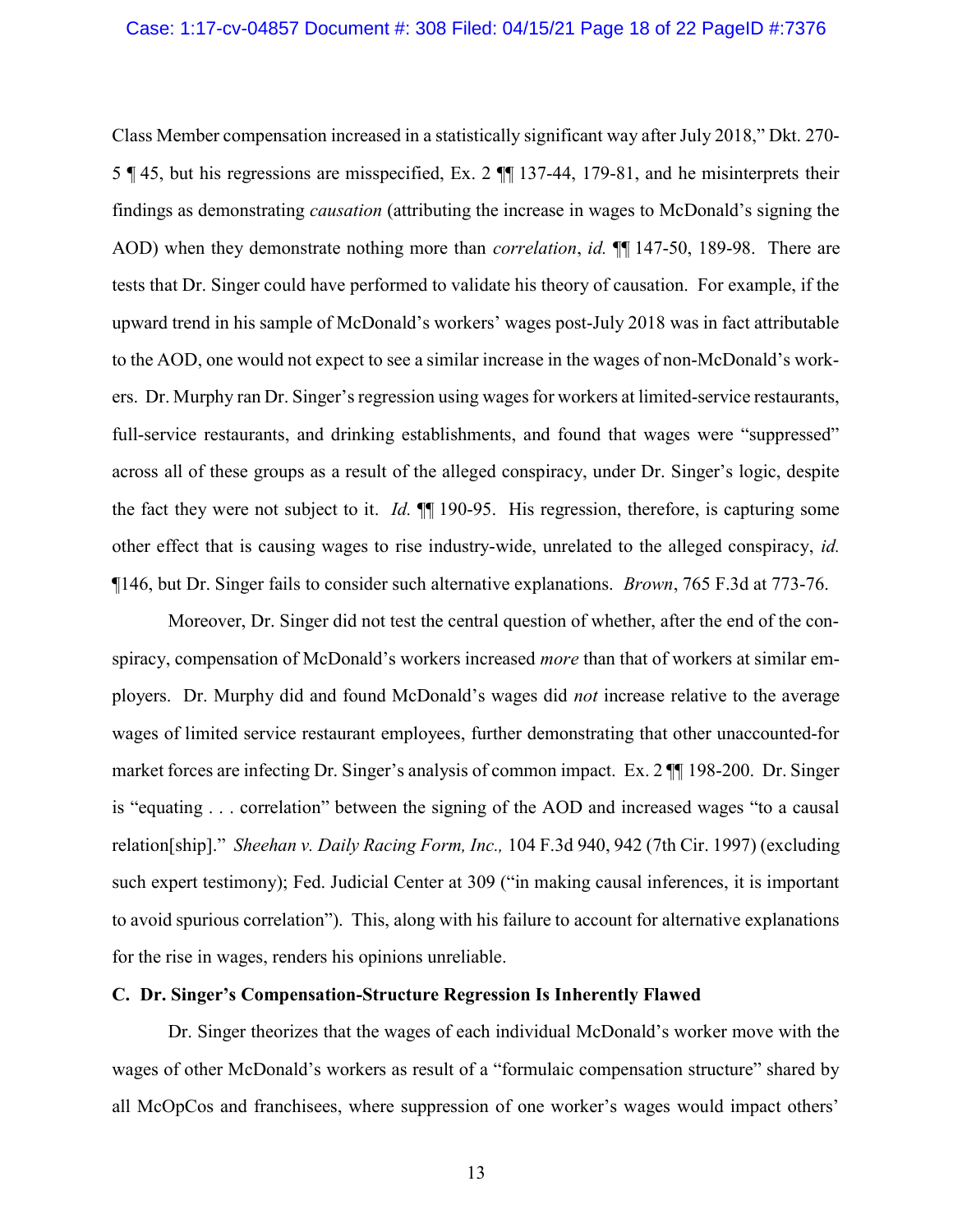wages as well. Dkt. 270-5 ¶¶ 69, 74. He does not define this alleged "compensation structure" or explain how it would have spread alleged wage suppression across the McDonald's System, other than to assume that all franchisees adopted a McOpCo wage framework (Ex. 4, Singer Dep. 254:7- 256:25)—a claim contradicted by substantial evidence (see Opp. Class Cert. at II.B.2). Instead, to test his hypothesis, Dr. Singer created a wage-structure regression model. See Dkt. 270-5 ¶¶ 71- 73 & Table 6. This model suffers from serious conceptual problems, and its results cannot demonstrate common impact, as Dr. Singer claims. See Ex. 2 ¶¶ 228-63.

As an initial matter, Dr. Singer's regression model suffers from a common statistical fallacy called the "reflection problem." Ex. 2 ¶¶ 234-37. The model shows that an individual's wages, on average, are positively correlated with the average wages of the group to which the individual belongs. But this says nothing about whether changes in individual wages are *caused* by changes in the group's wage; it could simply reflect the fact that both the individual's and the group's wages are influenced by common factors. *Id.*  $\P$  233, 237. His is a textbook example of a model that cannot distinguish correlation from causation, *id*.  $\P$  240-42, again violating this basic statistical principle. Setting aside that fundamental problem, controlling for common labor market influences on wages demonstrates that there is a *weak* relationship between McDonald's workers' wages—not the strong relationship that would be associated with a common wage structure. Ex. 2 ¶¶ 243-50. Indeed, average wages can vary greatly both at McOpCos and across franchisee stores in a given geographic region, as Dr. Murphy's analysis of Chicago illustrates. Id.  $\P$  257-63, Fig. 33C. Further, when Dr. Singer's regression is disaggregated and evaluated separately for managers at McOpCo and franchisee restaurants, it demonstrates no evidence of a wage structure. Id. ¶ 239, Fig. 28.

Dr. Singer's wage structure regression is therefore unreliable and does not "assist the trier of fact to understand the evidence or to determine a fact in issue." Owens v. Auxilium Pharm., Inc., 895 F.3d 971, 973 (7th Cir. 2018) (quotation omitted).

## D. Dr. Singer's Damages Model Does Not Fit The Facts Of The Alleged Conspiracy

Dr. Singer's damages model is built on the assumption that the alleged conspiracy ended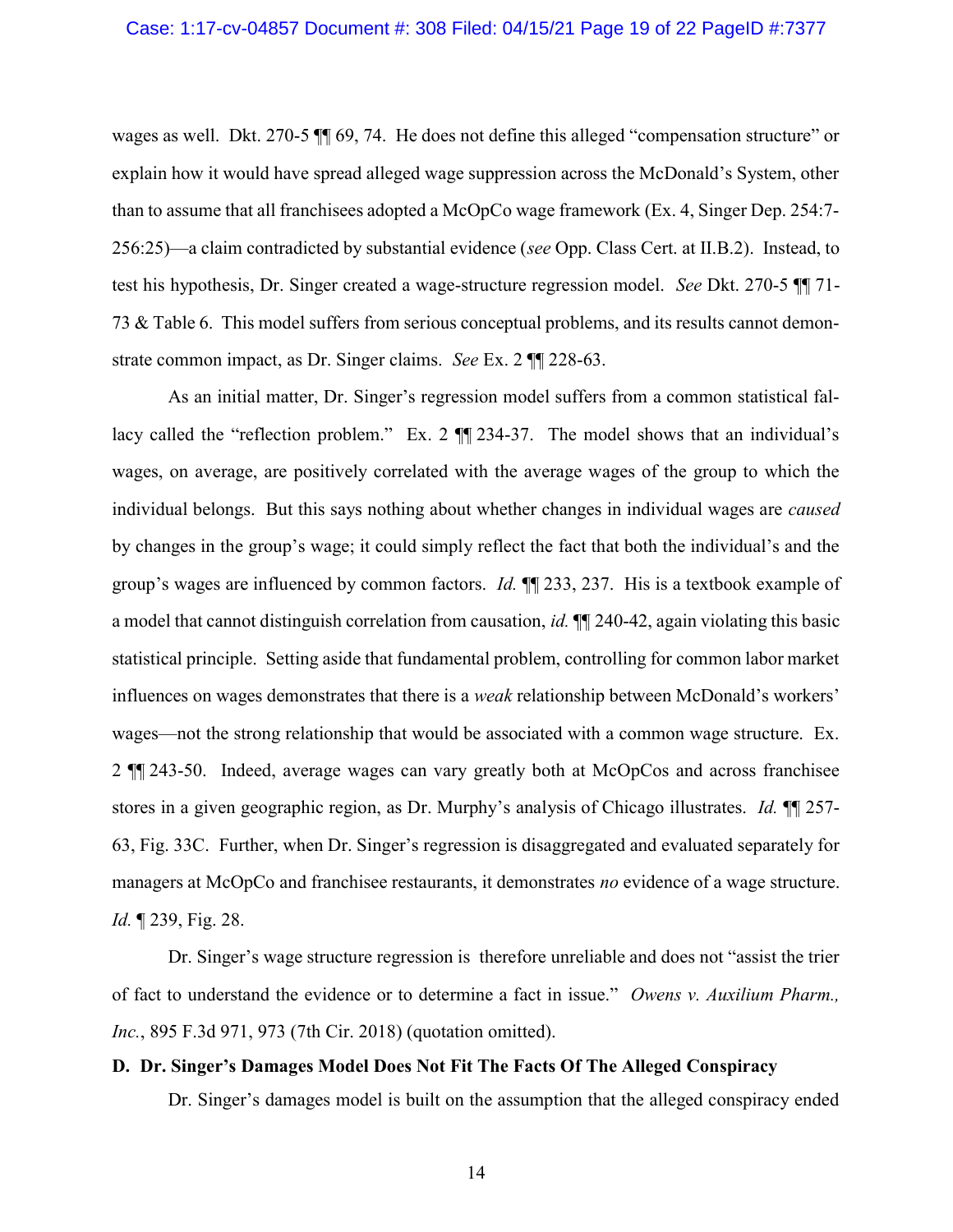in July 2018, when McDonald's signed the AOD with the Washington AG. Dkt. 270-5 ¶¶ 83-84. Dr. Singer picked that date because he assumed that the AOD communicated the change in policy to employees, Dkt. 270-5 ¶ 3, a question he did not study and that was contrary to the named Plaintiffs' experiences, Dkt. 32 ¶ 1; Turner Compl. ¶ 92 (acknowledging removal before AOD).<sup>6</sup> But over sixteen months earlier, in March 2017, McDonald's announced internally *and* to franchisees that it would "not enforce" Paragraph 14 and was removing it from franchise agreements going forward. Exs. 17, 82. Dr. Singer's damages model, therefore, fails to "fit" a key fact of the case—when the alleged conduct ended—instead resting on a later date that appears to have been picked only to drive up damages, and should therefore be excluded. Owens, 895 F.3d at 974.

#### E. Dr. Singer's Procompetitive Effects Opinions Are Unreliable

-

To evaluate whether an ancillary restraint, such as Paragraph 14, has procompetitive justifications, the Seventh Circuit requires that Plaintiffs analyze "whether an agreement promoted enterprise and productivity at the time it was adopted." Polk Bros. v. Forest City Enters., Inc., 776 F.2d 185, 189 (7th Cir. 1985) (emphasis added); Impax Labs., Inc. v. FTC, 2021 WL 1376984, at \*8 (5th Cir. Apr. 13, 2021). Dr. Singer entirely ignores the evidence regarding the origination of Paragraph 14. Compare Dkt. 270-5  $\P$  86–92 with supra, Section IV.A.2. Instead, he focuses on the after-effects of the signing of the AOD. Dkt. 270-5 ¶ 89. These analyses address the "aftermath[,] [which] is the wrong focus." *Polk Bros.*, 776 F.2d at 189. And he provides no theoretical support for his opinions outside of his own *ipse dixit*, "suppl<sup>[ying]</sup> nothing of value to the judicial process." Wendler, 521 F.3d at 791. Because Dr. Singer never addresses the critical question of the restraint's purpose when it was first introduced, his opinion regarding the procompetitive effects does not "fit" the issues to be decided and should be excluded. See Daubert, 509 U.S. at 591.

#### V. Conclusion

For the foregoing reasons, Dr. Singer's opinions should be excluded in their entirety.

<sup>&</sup>lt;sup>6</sup> While Dr. Singer points to McDonald's human resource call logs to suggest that the alleged conspiracy continued past this date, Dkt. 270-5 ¶ 38, the logs actually show that the majority of callers were advised they could switch McDonald's jobs without restriction. Ex. 2 ¶ 162.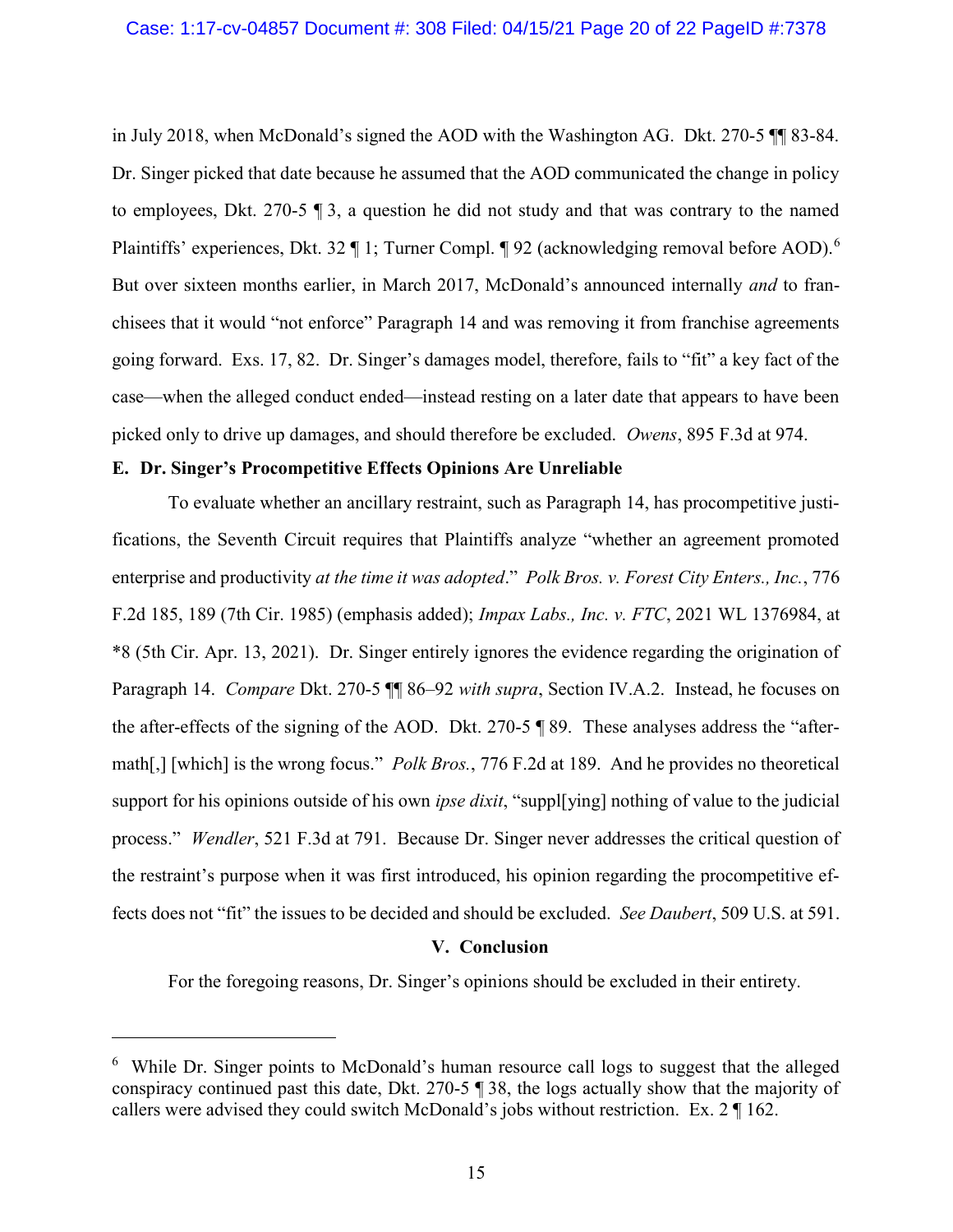## Dated: April 15, 2021 McDONALD'S USA, LLC and McDONALD'S CORPORATION

By: /s/ Rachel S. Brass Rachel S. Brass

# GIBSON DUNN & CRUTCHER LLP

Rachel S. Brass (admitted pro hac vice) Caeli A. Higney (admitted pro hac vice) Julian W. Kleinbrodt (admitted pro hac vice) 555 Mission St., Suite 3000 San Francisco, California 94105 Telephone: (415) 393-8200 Facsimile: (415) 374-8458 Email: RBrass@gibsondunn.com CHigney@gibsondunn.com JKleinbrodt@gibsondunn.com

Matthew C. Parrott (admitted pro hac vice) 3161 Michelson Dr. Irvine, CA 92612 Telephone: (949) 451-3800 Facsimile: (949) 451-4220 Email: MParrott@gibsondunn.com

## A&G LAW LLC

Robert M. Andalman (Atty. No. 6209454) Rachael Blackburn (Atty. No. 6277142) 542 S. Dearborn St.; 10th Floor Chicago, IL 60605 Tel.: (312) 341-3900 Fax: (312) 341-0700